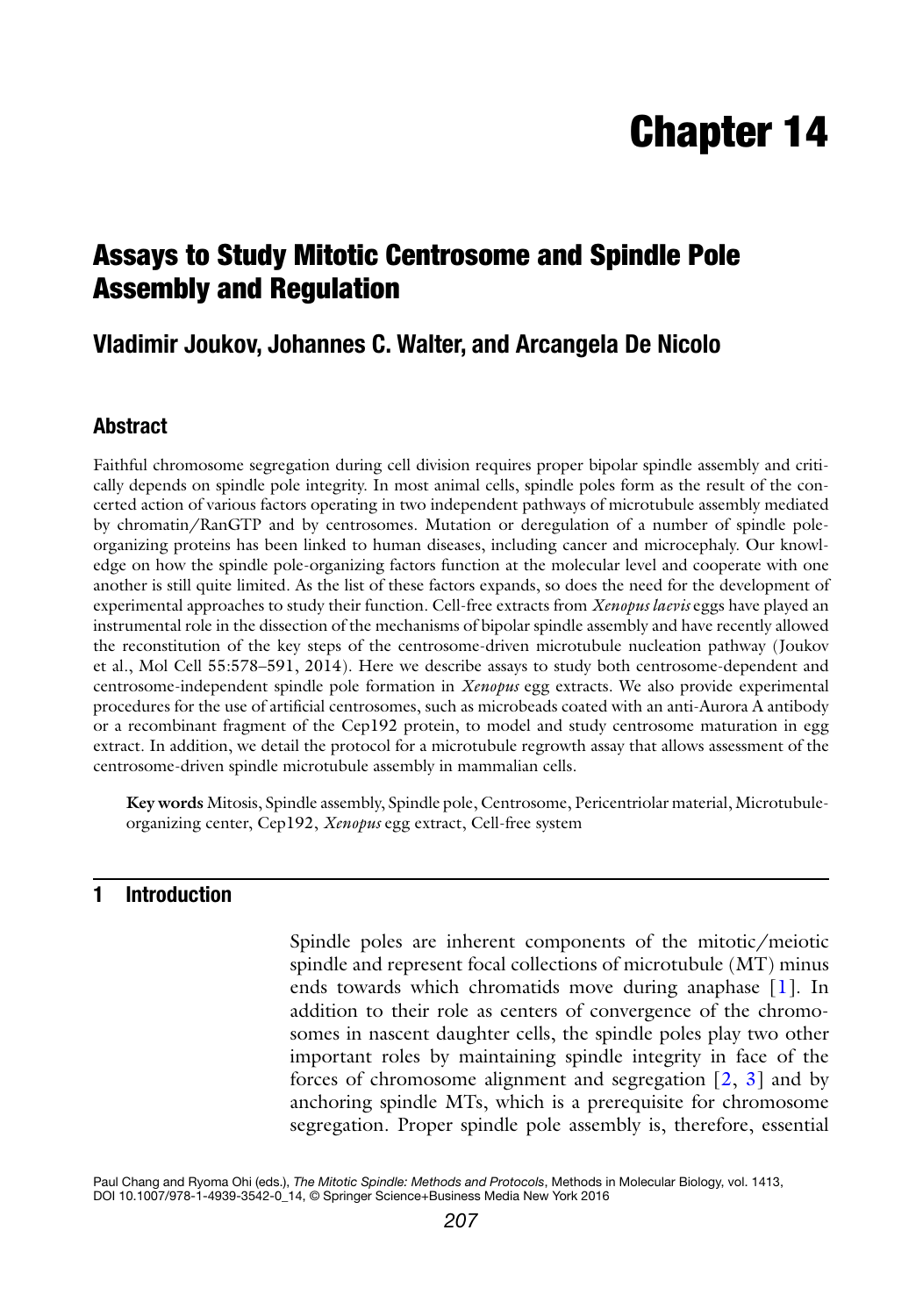for accurate cell division and maintenance of genome stability. Indeed, supernumerary or malformed poles can lead to micronu clei formation and aneuploidy, which are the hallmarks of many cancers  $[2-4]$  $[2-4]$  $[2-4]$  $[2-4]$ . Not surprisingly, there is a growing list of spindle pole proteins implicated in cancer and other diseases [ [5](#page-27-4)].

In most animal cells, the position of each spindle pole is defined by the centrosome, a non-membrane-bound organelle that serves as the major MT-organizing center both in interphase and in mito sis. The centrosome consists of a pair of centrioles surrounded by pericentriolar material (PCM). Centrioles serve as templates for the assembly of new centrosomes and cilia and duplicate once per cell cycle (in S phase). The PCM nucleates and anchors MTs and participates in other centrosome functions. In addition to their role in spindle assembly, centrosomes are involved in a variety of other cellular processes, including motility, protein homeostasis, intracellular signaling, and immune response [ [6](#page-27-5) – [8\]](#page-27-6).

In the G2 phase of the cell cycle, the two centrosomes dramati cally increase in size and MT-nucleating capacity owing to the recruit ment of additional PCM components, such as the γ-tubulin ring complex ( γ-TuRC), which serves as a MT template. This process, termed centrosome maturation, leads to the formation of two dense radial arrays of MTs (centrosomal MT asters) [ [6,](#page-27-5) [7\]](#page-27-7). Centrosome maturation and the consequent MT nucleation and anchoring are driven by a multistep Aurora A (AurA)-Plk1 kinase cascade locally organized by the key regulator of centrosome biogenesis, Cep192 [[9,](#page-27-8) [10\]](#page-27-9). Notably, this cascade and the resulting focal MT nucleation can be recapitulated by artificial clustering of endogenous Cep192- Aur A-Plk1 complexes on the surface of protein-coated microbeads in metaphase (M-phase)-arrested *Xenopus* egg extract [\[10](#page-27-9)].

After the nuclear envelope breakdown, spindle MTs are also gen erated in the vicinity of chromatin by a completely different mecha nism dependent on the small GTPase Ran. Specifically, Ran-GTP, which is produced by the chromatin-bound guanine nucleotide exchange factor for Ran, RCC1 [\[11](#page-27-10)] promotes bipolar spindle assembly by two cooperative mechanisms: (1) it releases multiple spindle assembly factors, such as TPX2, NuMA, HuRP, and NuSAP, from their inhibitory binding to importin  $\alpha/\beta$ , thus promoting MT nucleation and growth, and (2) it enables the binding of certain other spindle assembly factors to exporting karyopherins (exportins), which is critical for the localization of these factors to specific spindle com partments [[11\]](#page-27-10). The MTs generated by chromatin, centrosomes, and by two additional sources, kinetochores and MTs walls, are then organized by specialized proteins into a bipolar spindle [ [2](#page-27-1), [3](#page-27-2), [12](#page-27-11)].

Interestingly, although centrosomes are associated with and define the position of the spindle poles, they are not required for spindle assembly per se, since cells lacking these organelles (e.g., female meiotic cells) can form bipolar spindles and faithfully segre gate chromosomes. Thus, the centrosome-independent pathways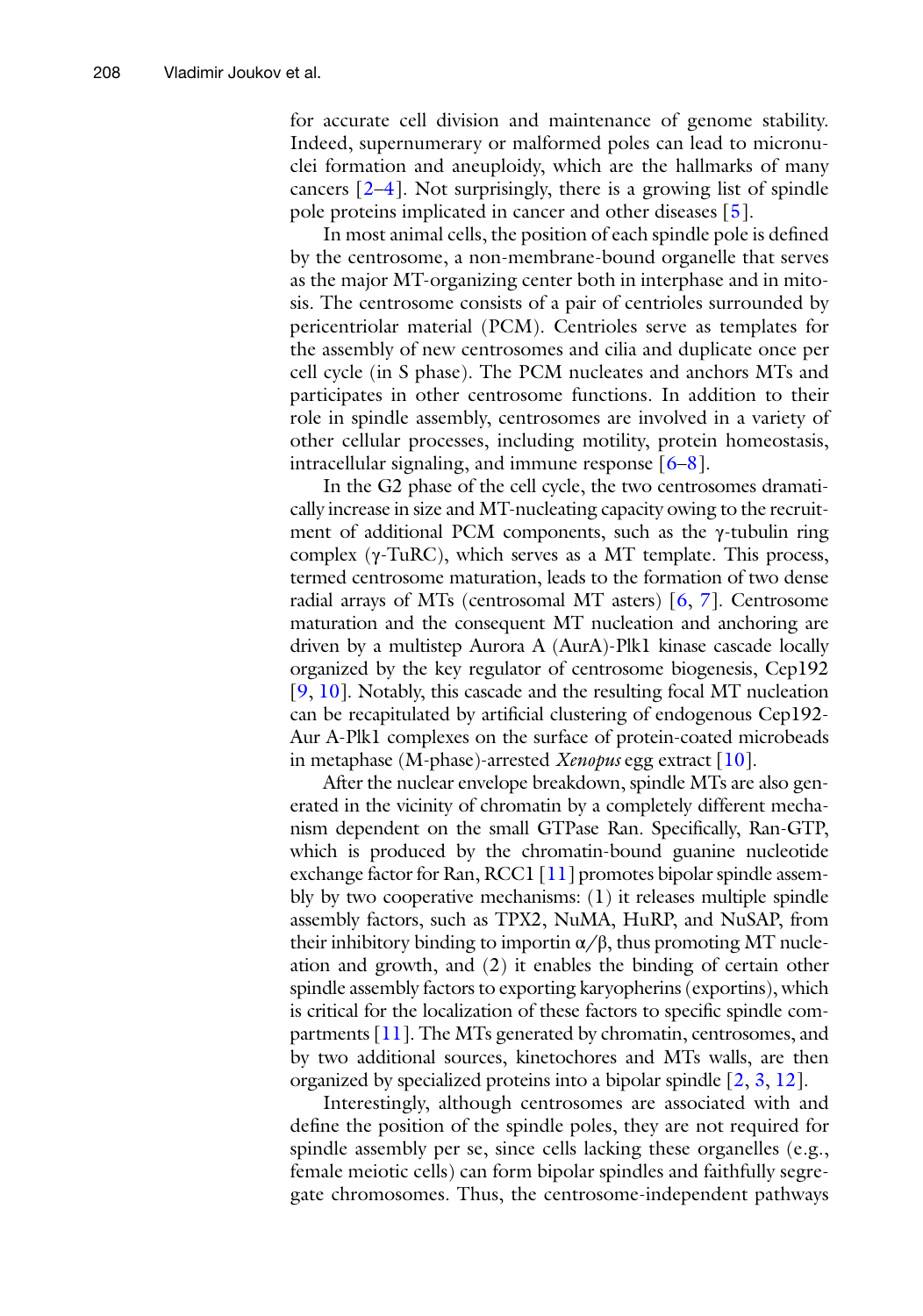of MT assembly suffice to assemble a functional bipolar spindle. Both the formation of acentrosomal spindle poles and the conversion of centrosomal MT asters into spindle poles were shown to require Ran-GTP and at least three groups of proteins: (1) MT minus end-associated spindle assembly factors (such as  $\gamma$ -TuRC and the MT crosslinking protein NuMA); (2) motor proteins (such as cytoplasmic dynein and kinesins); and (3) factors that affect MT growth and shrinkage (such as chTOG/XMAP215, katanin, and MT-destabilizing kinesins) [\[2,](#page-27-1) [3,](#page-27-2) [10](#page-27-9), [13](#page-27-12)].

Our understanding of the mechanisms of spindle pole assembly has greatly benefited from studies in cell-free *Xenopus laevis* egg extracts. Such extracts are naturally arrested in M-phase of meiosis II and, when supplemented with demembranated sperm nuclei, form bipolar spindles [\[14,](#page-27-13) [15](#page-27-14)]. Moreover, since after the release of the arrest, the inherently oscillating activity of Cdk1/cyclin B drives cell cycle transitions in *Xenopus* egg extracts, this experimental system recapitulates (and allows the dissection of) both mitotic and interphase processes [[15](#page-27-14), [16](#page-27-15)]. The function of a protein of interest can be investigated in egg extracts by immunodepletion/reconstitution approaches or by the use of various inhibitors or dominant negative mutants. Studies in *Xenopus* egg extracts have allowed researchers to experimentally demonstrate the existence of and to recapitulate each of the four major independent pathways of spindle MT assembly, i.e., those mediated by the chromatin [\[17–](#page-27-16)[21](#page-27-17)], kinetochores [\[22,](#page-27-18)  $23$ ], MT walls  $[24]$  $[24]$  $[24]$ , and centrosomes  $[10]$  $[10]$ .

This chapter primarily focuses on the application of *Xenopus* egg extracts to the analysis of mitotic centrosome and spindle pole assembly. Detailed protocols on the preparation of *Xenopus* egg extracts and demembranated sperm nuclei and on their use as tools to study spindle assembly can be found elsewhere [\[14–](#page-27-13)[16](#page-27-15), [25](#page-27-21)]. We first outline an assay for the analysis of acentrosomal spindle pole assembly. We then describe assays to model and study centrosome maturation using both natural (centrosomes) and artificial (beads coated with an anti-Aur A antibody or a recombinant Cep192 protein fragment) templates. In addition, we provide a protocol for the so-called MT regrowth assay that can be used to determine MT-nucleating activity of mitotic centrosomes in cultured mammalian cells.

#### **2 Materials**

*2.1 Analysis of Acentrosomal Spindle Pole Assembly in Xenopus Egg Extracts*

- <span id="page-2-0"></span>1. Recombinant human or *Xenopus* Ran(Q69L) protein. Protocols for preparation of recombinant Ran(Q69L) can be found elsewhere [\[26](#page-27-22), [27\]](#page-27-23) (*see* **Note 1**).
- 2. 1 M HEPES–KOH (pH 7.7). Dissolve HEPES in deionized water, adjust pH with KOH, filter-sterilize, and store at  $4^{\circ}$ C (*see* **Note 2**).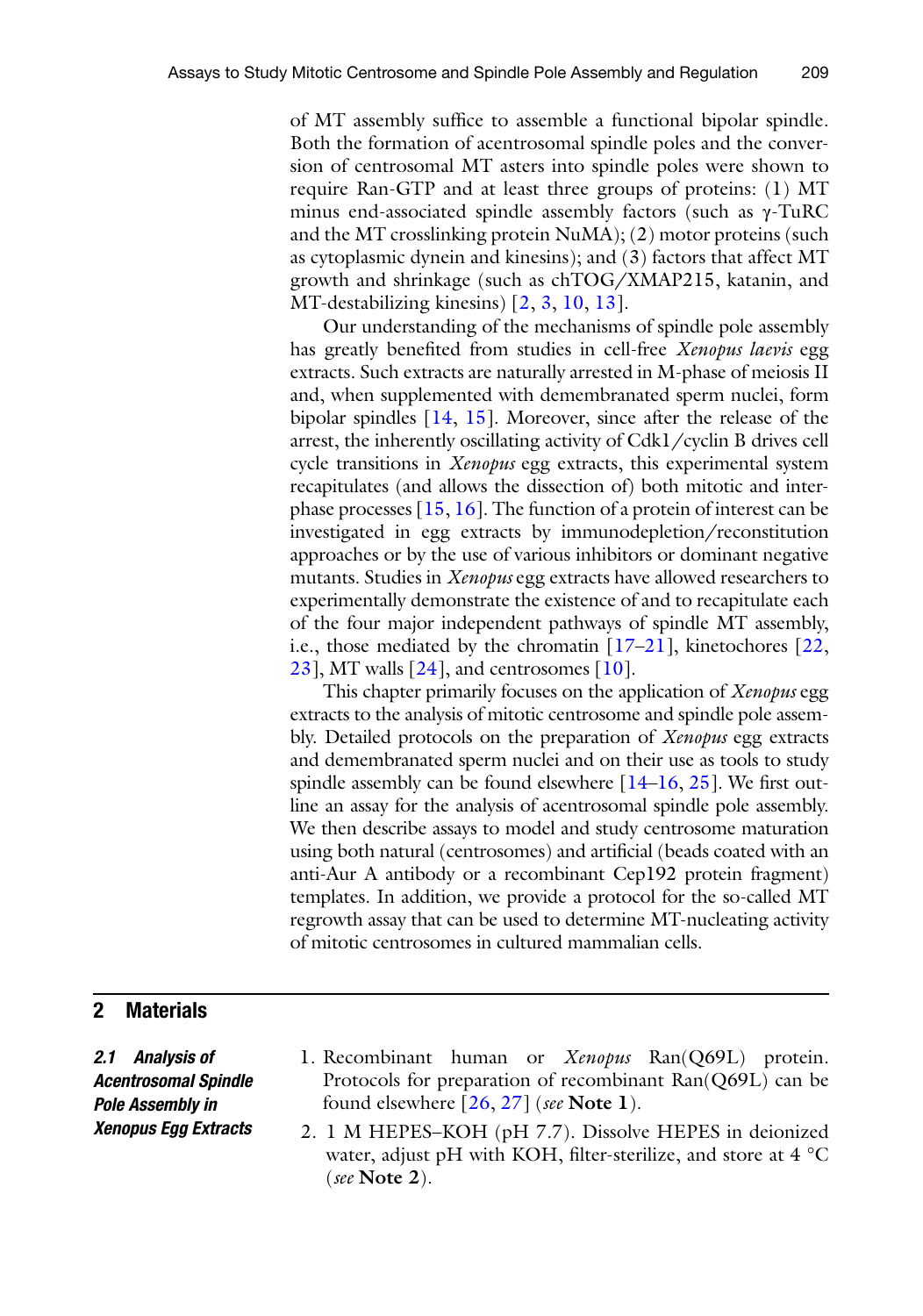- 3. 20 $\times$  extract buffer (XB)-salts: 2 M KCl, 20 mM  $MgCl<sub>2</sub>$ , 2 mM CaCl<sub>2</sub>. Filter-sterilize and store at  $4^{\circ}$ C.
- 4. 1.5 M sucrose. Dissolve in deionized water, filter-sterilize, and store at  $4^{\circ}$ C.
- 5. 1 M dithiothreitol (DTT). Dissolve in deionized water, filtersterilize, and store in 100 μL aliquots at −20 °C.
- 6. XB: 10 mM HEPES–KOH (pH 7.7), 100 mM KCl, 1 mM  $MgCl<sub>2</sub>$ , 0.1 mM CaCl<sub>2</sub>, 50 mM sucrose, 1 mM DTT. Make fresh from the stock components without DTT (*see* **items 2**–**4**). Add DTT from a 1 M stock (*see* **item 5**) prior to use.
- 7. 0.5 M EDTA (pH 8.0). Add EDTA powder to deionized water and adjust pH with NaOH until the powder dissolves. Filtersterilize and store at room temperature.
- 8. Guanosine 5′-triphosphate (GTP) sodium salt (Sigma-Aldrich).
- 9. 1 M MgCl<sub>2</sub>. Dissolve in deionized water, filter-sterilize, and store at 4 °C.
- 10. 1.5 mL Eppendorf tubes.
- 11. 0.5 mL Eppendorf tubes.
- 12. Dialysis cassettes or dialysis tubing.
- 13. Protein concentrators, 0.5 mL, molecular-weight cutoff <10,000 kDa, low nonspecific binding (EMD Millipore Amicon or Thermo Scientific).
- 14. M-phase-arrested *Xenopus* egg extract. Detailed protocols for the preparation of the extract are described in refs. [14,](#page-27-13) [15](#page-27-14) and [25](#page-27-21). The extract should be quality tested before use (*see* **Notes 3** and **4**).
- 15. Water bath at 21 °C with a floating rack for microcentrifuge tubes (*see* **Note 5**).
- 16. Rhodamine-labeled tubulin (Cytoskeleton). Briefly spin the tubes and dissolve the content (20 μg of the lyophilized protein) in 2 μL of XB, to obtain a final concentration of 10 mg/ mL. Snap-freeze the tubes in liquid nitrogen and store at −80 °C (*see* **Note 6**).
- 17. 10× MMR: 50 mM HEPES (pH 7.8), 1 M NaCl, 20 mM KCl, 10 mM  $MgCl<sub>2</sub>$ , 20 mM  $CaCl<sub>2</sub>$ , 1 mM EDTA (from a 0.5 M stock, *see* **item 7**). Dissolve the ingredients in deionized water, adjust pH with NaOH, filter-sterilize, and store at room temperature.
- 18. 16 % Formaldehyde in sealed ampoules (Ted Pella) (*see* **Note 7**).
- 19. 10 mg/mL Hoechst 33342/33258. Dissolve in deionized water and store at 4 °C.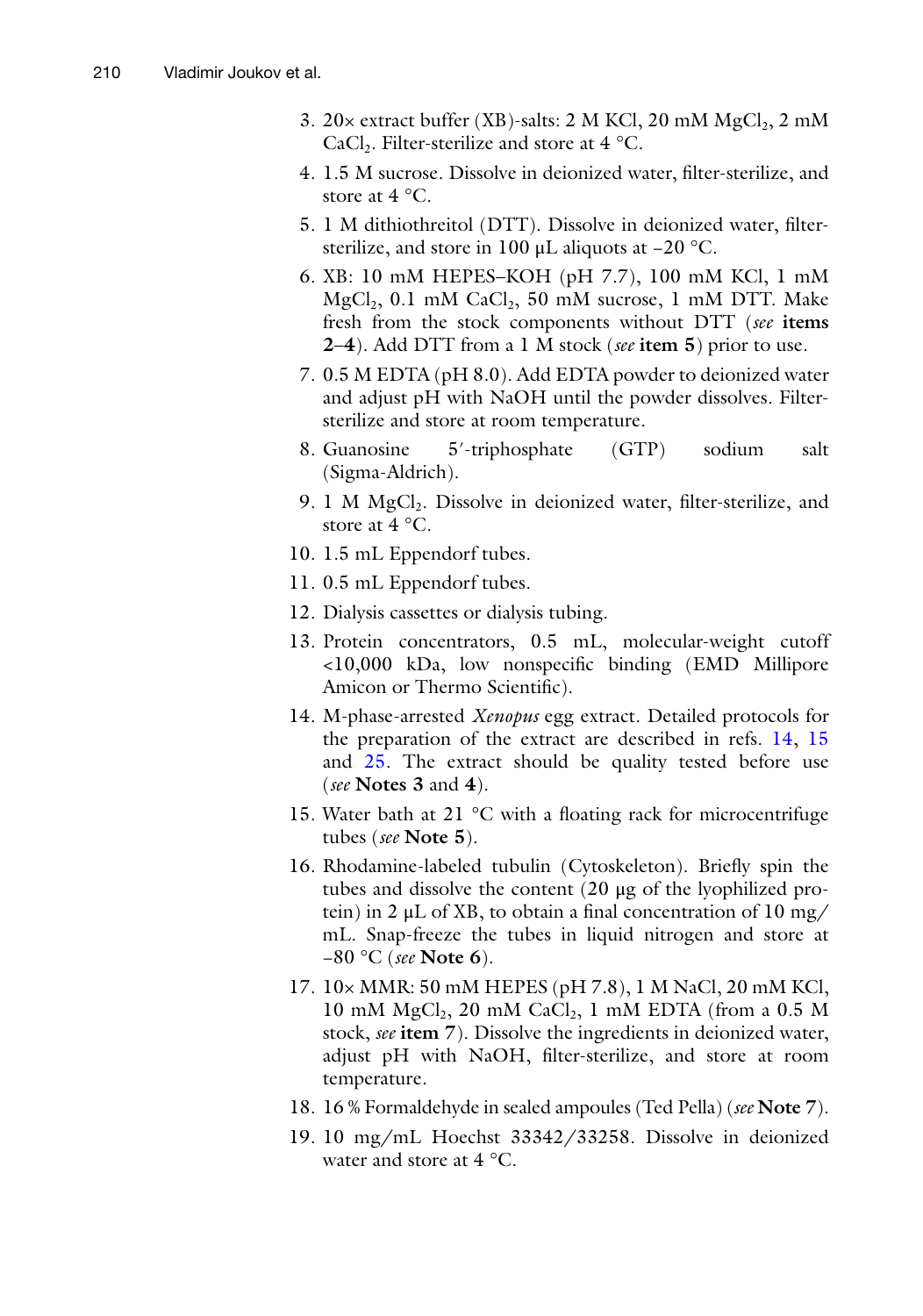- 20. Spindle fix solution: 50 %  $(v/v)$  glycerol, MMR (from a  $10\times$ stock, *see* **item 17**), 4 % formaldehyde (from a freshly opened 16 % stock, *see* **item 18**), 1 μg/mL Hoechst 33342/33258 (from a 10 mg/mL stock, *see* **item 19**). Make fresh prior to each experiment.
- 21. Microscope slides, 75×25 mm (Thermo Fisher Scientific) (*see* **Note 8**).
- 22. Coverslips, circular, 12 mm, # 1 (Thermo Fisher Scientific).
- 23. Straight fine-tip forceps (e.g., watchmaker forceps #5).
- 24. Nail polish.
- <span id="page-4-0"></span>25. Epifluorescent microscope.
- 1. 5 mg/mL Nocodazole (Sigma-Aldrich). Dissolve in DMSO and store in 50 μL aliquots at −20 °C.
	- 2. Demembranated sperm nuclei  $(2 \times 10^5/\mu L)$ . Prepare as described in refs. [15](#page-27-14) or [16.](#page-27-15)
	- 3.  $5 \times$  BRB-80: 400 mM PIPES (pH 6.8), 5 mM MgCl<sub>2</sub>, 5 mM EGTA. Dissolve in deionized water and adjust pH with KOH. Filter-sterilize and store at 4 °C.
	- 4. 20 % Triton X-100 ( $v/v$ ). Dissolve in deionized water by mixing on a rotator or magnetic stirrer. Store at 4 °C.
	- 5. Spindle dilution buffer: BRB-80 (from a 5× stock, *see* **item 3**), 30 % glycerol (v/v), 0.5 % Triton X-100 (from a 20 % stock, *see* **item 4**), 2 % formaldehyde (from a 16 % stock, *see* Subheading [2.1\)](#page-2-0). Mix all ingredients except formaldehyde and store at room temperature for several weeks. Add formaldehyde just before use.
	- 6. Cushion buffer: BRB-80 (from a 5× stock, *see* **item 3**), 40 % glycerol  $(v/v)$ . Store at room temperature for several weeks.
	- 7. BRB-80. Prepare from a 5× stock, *see* **item 3**.
	- 8. 15 mL  $(18\times102 \text{ mm})$  glass high strength centrifuge tubes (Kimble-Chase Kontes, Cat. #45500-15) equipped with custom-made adaptors and a metal hook or an equivalent tool for lifting the adaptors. These tools are described and schematically depicted in ref. [14.](#page-27-13)
	- 9. Poly-d-lysine-coated coverslips, circular, 12 mm, #1 (Corning Biocoat, Cat. #354086).
	- 10. Perforated holder with a lid for circular, 12 mm coverslips (made of an organic solvent-resistant plastic). An empty container from the Poly-d-lysine-coated circular coverslips (Corning Biocoat, Cat. #354086) ideally suits this purpose. Make a mark with a scratch on one side of the holder, to guide positioning of the inserted coverslips in the same direction (relative to the sample side).

*2.2 Analysis of Centrosome Maturation in Xenopus Egg Extracts*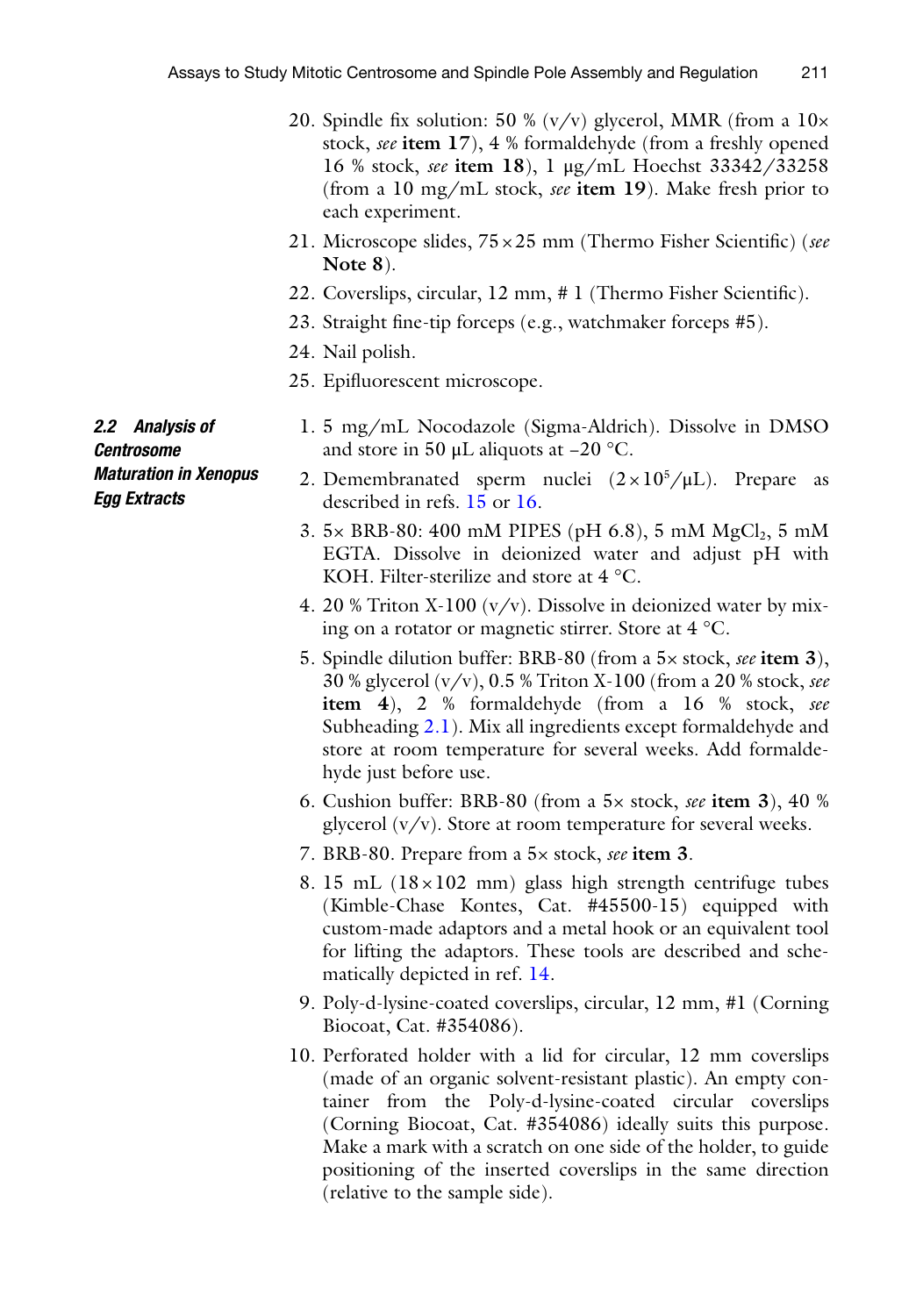- 11. Disposable plastic transfer pipets (1–2 mL).
- 12. High-speed refrigerated centrifuge with an HB-6 (Sorvall) or equivalent rotor.
- 13. Glass jar with a lid for microscope slides filled with methanol at −20 °C. Store closed in a freezer for up to 2 weeks. Replace methanol after each experiment.
- 14. Cell culture plates, 24 wells.
- 15. Parafilm.
- 16. 1 M Tris–HCl (pH 7.5). Dissolve Tris base in deionized water, adjust pH to 7.5 with concentrated HCl, and store at room temperature.
- 17. TBS-T: 25 mM Tris–HCl (pH 7.5) (from a 1 M stock, *see* **item 16**), 150 mM NaCl, 0.05 % Tween 20.
- 18. TBS-T/5 % goat serum: Add goat serum to TBS-T (*see* **item 17**), mix, and filter through a 2-μM filter. Prepare fresh before each experiment.
- 19. Pasteur pipettes.
- 20. Vacuum aspirator.
- 21. Aluminum foil.
- 22. Specific antibodies for proteins of interest.
- 23. Fluorochrome-labeled secondary antibody(ies).
- 24. Vectashield Mounting Medium with DAPI (Vector Laboratories).
- 25. Cycling egg extract. Prepare as described in detail in ref. [15](#page-27-14) (*see* **Note 9**).
- 1. Dynabeads Protein A (Life Technologies).
- <span id="page-5-0"></span>2. 0.5 mL siliconized Eppendorf tubes.
- 3. Variable speed vortex mixer.
- 4. Magnetic particle concentrator for microtubes referred to in the text as "magnet" (Dynal/Life Technologies).
- 5. Phosphate-buffered saline (PBS): 140 mM NaCl, 3 mM KCl, 8 mM  $\text{Na}_2\text{HPO}_4$ , 2 mM  $\text{KH}_2\text{PO}_4$  (pH 7.4). Prepare by dissolving a commercially available stock solution or powder in deionized water and store at 4 °C.
- 6. 50 mg/mL bovine serum albumin (BSA), molecular biology grade. Dissolve in PBS (*see* **item 5**) and store in 1 mL aliquots at −20 °C. The aliquots can be repeatedly frozen/thawed.
- 7. PBS/2 mg/mL BSA/0.05 % Tween 20. Prepare before the experiment by mixing PBS (*see* **item 5**), BSA (from a 50 mg/ mL stock, *see* **item 6**), and Tween 20.
- 8. Microcentrifuge.

*2.3 Using Anti-Aur A Antibody-Coated Beads to Model and Study Mitotic Centrosome Formation*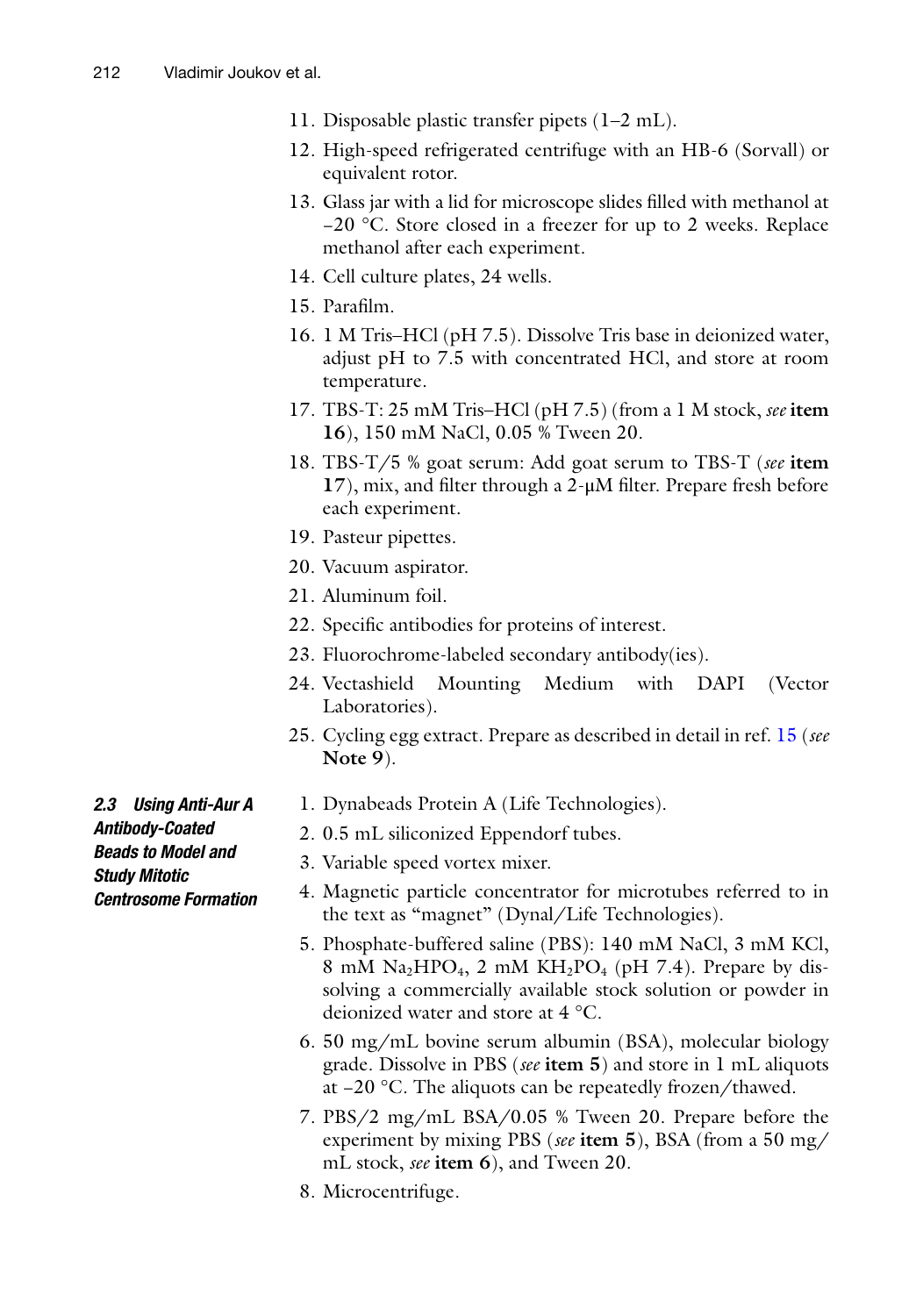- 9. Affinity purified rabbit polyclonal anti-AurA antibody (αAurA) [[9\]](#page-27-8). Dilute in PBS to obtain a concentration of 1 mg/mL (*see* **Note 10**).
- 10. Variable speed rotator (such as Cole-Parmer Roto-Torque Rotator).
- 11. 0.2 M sodium borate buffer (pH 8.5)/0.02 % Tween 20. Prepare by dissolving/diluting a borate buffer stock (Thermo Scientific) and adding Tween 20.
- 12. Dimethyl pimelimidate (DMP), 50 mg vials individually sealed in moisture-proof packages (Thermo Scientific).
- 13. Crosslinking stop buffer: 100 mM Tris–HCl (pH 7.5) (from a 1 M stock, *see* Subheading [2.2](#page-4-0)), 150 mM NaCl, 0.05 % Tween 20.
- 14. PBS/0.1 % Tween 20. Add Tween 20 to PBS (*see* **item 5**).
- 15. PBS-500/0.1 % Tween 20. Add 210 mg of NaCl to 10 mL of PBS/0.1 % Tween 20 (*see* **item 14**) and mix until NaCl dissolves.
- 16. 20 % sodium azide. Dissolve in water and store at room temperature (highly toxic when ingested or inhaled).
- 17. XB/1 mg/mL BSA. Make fresh for each experiment by adding BSA (from a 50 mg/mL stock, *see* **item 6**) to XB (*see* Subheading [2.1\)](#page-2-0). Keep on ice.
- 18. XB/1 mg/mL BSA/0.05 % Tween 20. Add Tween 20 to the XB/1 mg/mL BSA (*see* **item 17**), mix, and keep on ice.
- 19. XB/0.1% Tween 20. Add Tween 20 to XB (*see* Subheading [2.1\)](#page-2-0), mix, and keep on ice.

1. LB medium: 10 g/L tryptone, 5 g/L yeast extract, 10 g/L NaCl. Dissolve in deionized water and sterilize by autoclaving.

- 2. *E. coli* cells expressing Cep192<sup>1-1000</sup>-GST fusion proteins. Transform *E. coli* cells optimized for protein expression (e.g., BL21) with a cDNA encoding Cep192<sup>1-1000</sup> wild type (wt)  $(Cep192<sup>1-1000</sup>$ -wt) or its mutants of interest in a pGEX vector (GE Healthcare) [[9](#page-27-8), [10](#page-27-9)].
- 3. Temperature-controlled shaker incubator for flasks.
- 4. Laboratory flasks (100 mL–2 L).
- 5. UV–visible-wavelength spectrophotometer.
- 6. 1 M Isopropyl-β-d-thiogalactopyranoside (IPTG). Dissolve in deionized water and store at −20 °C.
- 7. 1 M Tris–HCl (pH 8.0). Dissolve Tris base in deionized water, adjust pH with concentrated HCl, and store at room temperature.
- 8. Protease inhibitor cocktail (e.g., cOmplete protease inhibitor cocktail tablets from Roche Life Science).

*2.4 Using Cep192 Beads to Model and Study Mitotic Centrosome Formation*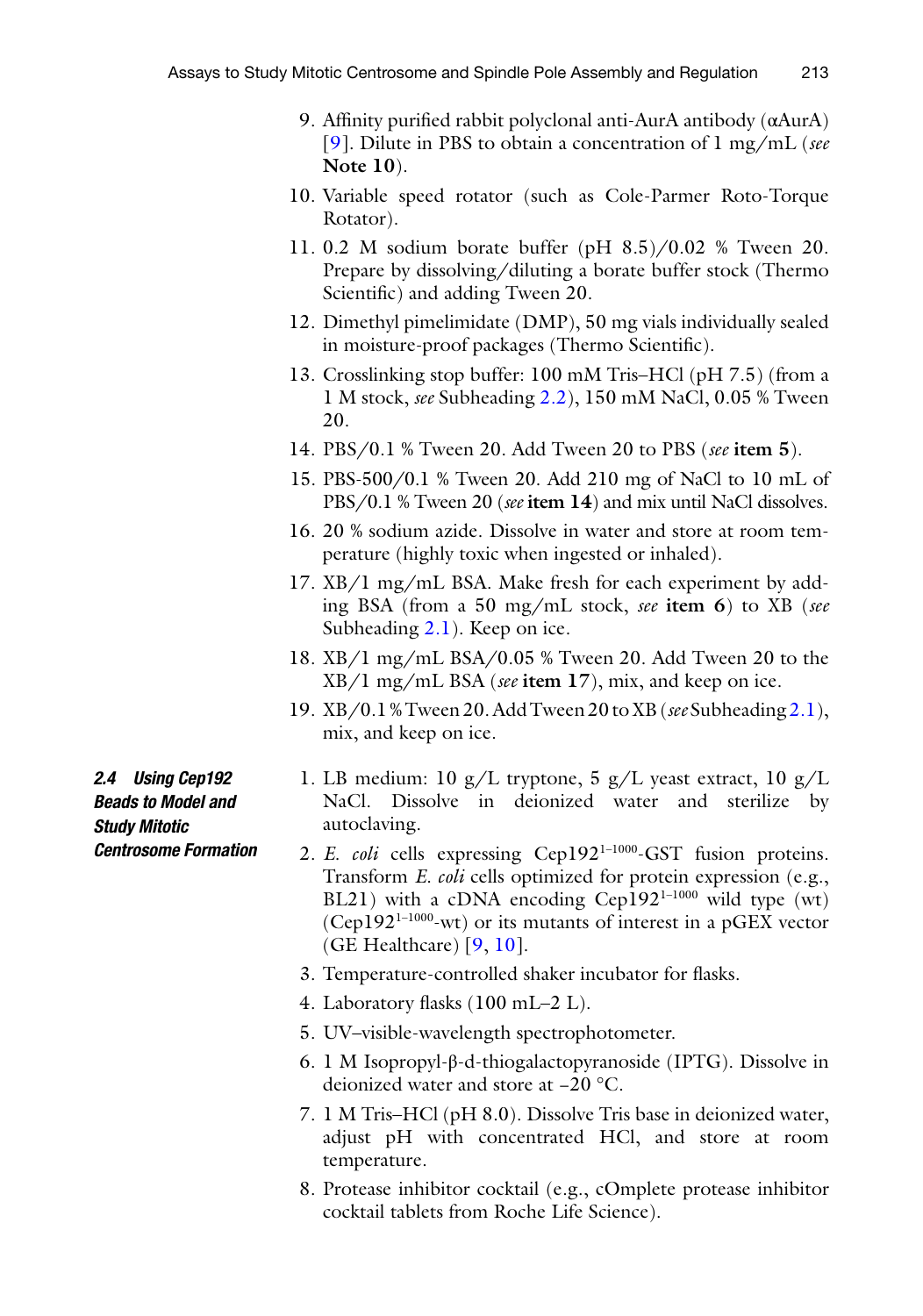- 9. NETS buffer: 20 mM Tris–HCl (pH 8.0) (from a 1 M stock, *see* **item 7**), 100 mM NaCl, 1 mM EDTA (from a 0.5 M stock, *see* Subheading [2.1\)](#page-2-0), 10 % glycerol (v/v), 1.5 % Sarkosyl (*N*-Lauroylsarcosine), 5 mM β-mercaptoethanol. Store at 4 °C. Prior to use, add protease inhibitors [e.g., 1 tablet of cOmplete (Roche Life Science) per 25 mL].
- 10. 15 mL Falcon tubes.
- 11. Lysozyme powder (Sigma-Aldrich). Store at −20 °C.
- 12. Sonicator (with a probe).
- 13. Refrigerated microcentrifuge.
- 14. NETN buffer: 20 mM Tris–HCl (pH 8.0) (from a 1 M stock, *see* **item 7**), 100 mM NaCl, 1 mM EDTA (from a 0.5 M stock, *see* Subheading [2.1\)](#page-2-0), 10 % glycerol, 0.5 % (v/v) Nonidet P-40 (NP-40), 5 mM  $\beta$ -mercaptoethanol. Store at 4 °C.
- 15. NETN buffer/500 mM NaCl. Dissolve 232 mg of NaCl in 10 mL of NETN buffer (*see* **item 14**).

*2.5 Analysis of Centrosome-Driven Spindle MT Assembly in Mammalian Cells*

- 1. Coverslips,  $22 \text{ mm} \times 22 \text{ mm}$ , #1.
- 2. Cell culture dishes, 35-mm or 60-mm.
- 3. Dulbecco's Modified Eagle Medium (DMEM) containing 2 mM l-glutamine, 100 U/mL penicillin, and 100 μg/mL streptomycin. Store sterile at 4 °C.
- 4. DMEM/10 % fetal bovine serum (FBS). Add FBS to DMEM (*see* **item 3**). Store sterile at 4 °C.
- 5. Humidified incubator at  $37 \degree C$ ,  $5 \% CO_2$ .
- 6. 10 mM RO-3306 (EMD Millipore). Dissolve in DMSO and store in aliquots at −20 °C.
- 7. 10 mM MG-132 (Boston Biochem). Dissolve in DMSO and store in aliquots at −20 °C.
- 8. Ice water bath. Fill an ice bucket with ice and add water until the top layer of the ice is covered.
- 9. Water bath at 37 °C.
- 10. Methanol. Chill to −20 °C before the experiment.

#### **3 Methods**

*3.1 Analysis of Acentrosomal Spindle Pole Assembly in Xenopus Egg Extracts* Accumulated evidence has revealed a key role of Ran-GTP in bipolar spindle assembly  $[11]$  $[11]$ . Indeed, the formation of bipolar spindles can be recapitulated in M-phase-arrested *Xenopus* egg extract independently of chromatin and centrosomes by either adding DNAcoated beads (which mimic chromatin and recruit RCC1) [\[11](#page-27-10), [18,](#page-27-24) [21\]](#page-27-17), or simply increasing the concentration of RanGTP [[20](#page-27-25), [21](#page-27-17)].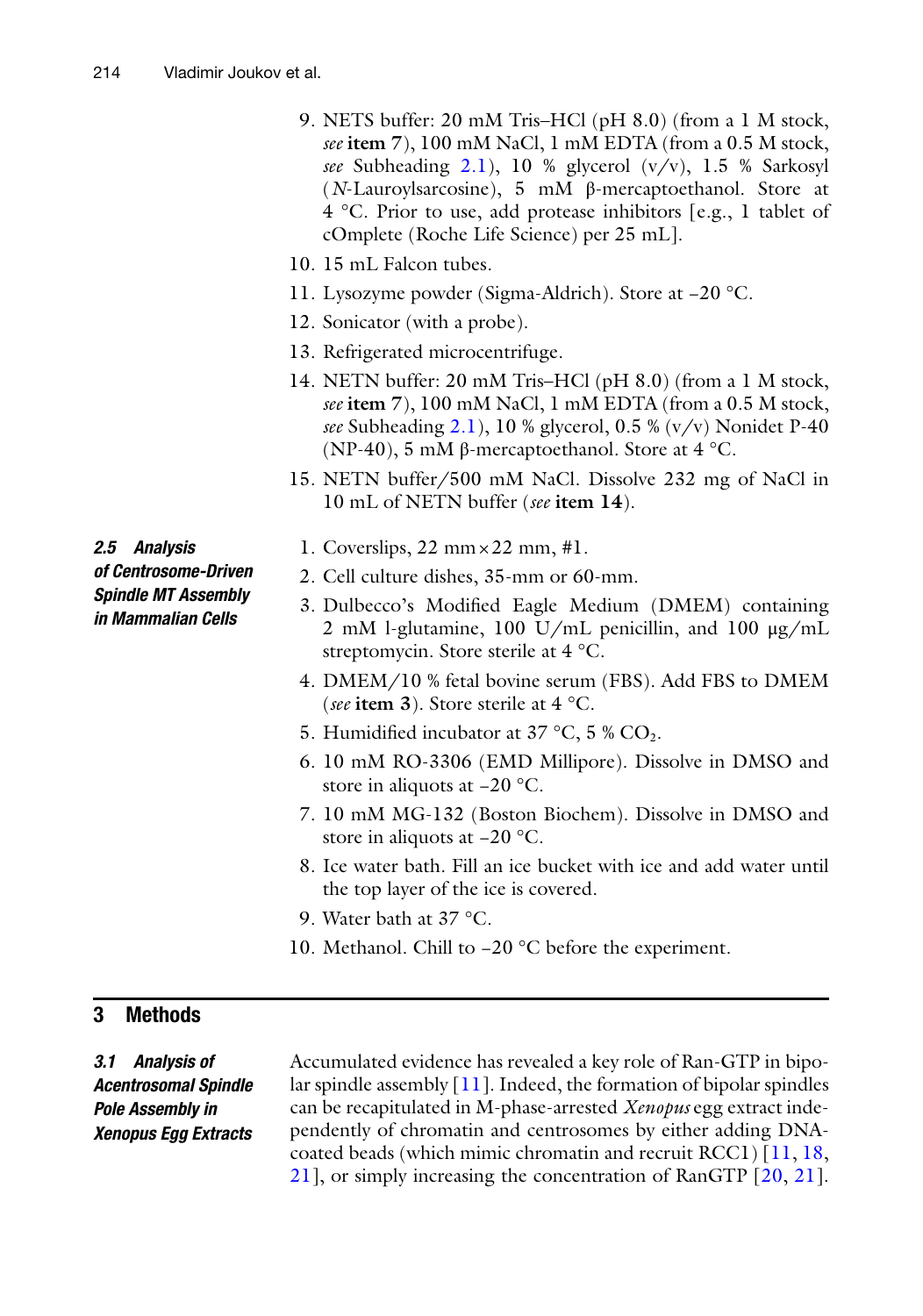The addition of a constitutively active Ran mutant defective in GTP hydrolysis [Ran(Q69L)-GTP] to the extract promotes the formation of MT asters and spindles with focused poles akin to those in acentrosomal meiotic spindles [[21](#page-27-17)]. Moreover, in this setting, spindle pole focusing depends on the function of proteins known to be implicated in the formation of acentrosomal spindle poles [[27,](#page-27-23) [28](#page-28-0)] (Fig. [1](#page-8-0)). Thus, the RanGTP-induced MT assembly assay can be used as a simplified tool for the dissection of the

<span id="page-8-0"></span>

**Fig. 1** RanGTP-induced MT asters and spindles formed in M-phase-arrested *Xenopus* egg extract. (**a**) The extract was supplemented with rhodamine-labeled tubulin and 15 μM of Ran(Q69L)-GTP and incubated at 21 °C for 20 min. MT structures were spun down onto a coverslip, stained with an anti-TPX2 antibody, and analyzed by immunofluorescence. A representative aster and a spindle are shown. (**b**) The extract was supplemented with rhodamine-labeled tubulin, a trace amount (5 μg/mL) of an Alexa Fluor 488-labeled anti-TPX2 antibody, and with either XB (*upper panels*) or a recombinant C-terminal fragment of XRHAMM (XRHAMM-C) [[27](#page-27-23)], which is a protein partner of TPX2 in spindle assembly [[28](#page-28-0)]. After the addition of 15  $\mu$ M of Ran(Q69L)-GTP followed by the incubation at 21  $\degree$ C for 20 min, the extracts were analyzed by fluorescence microscopy. Note the disruption of the poles of MT asters in the XRHAMM-C-supplemented extract, owing to the interfer-ence of XRHAMM-C with the function of endogenous XRHAMM [[27](#page-27-23)]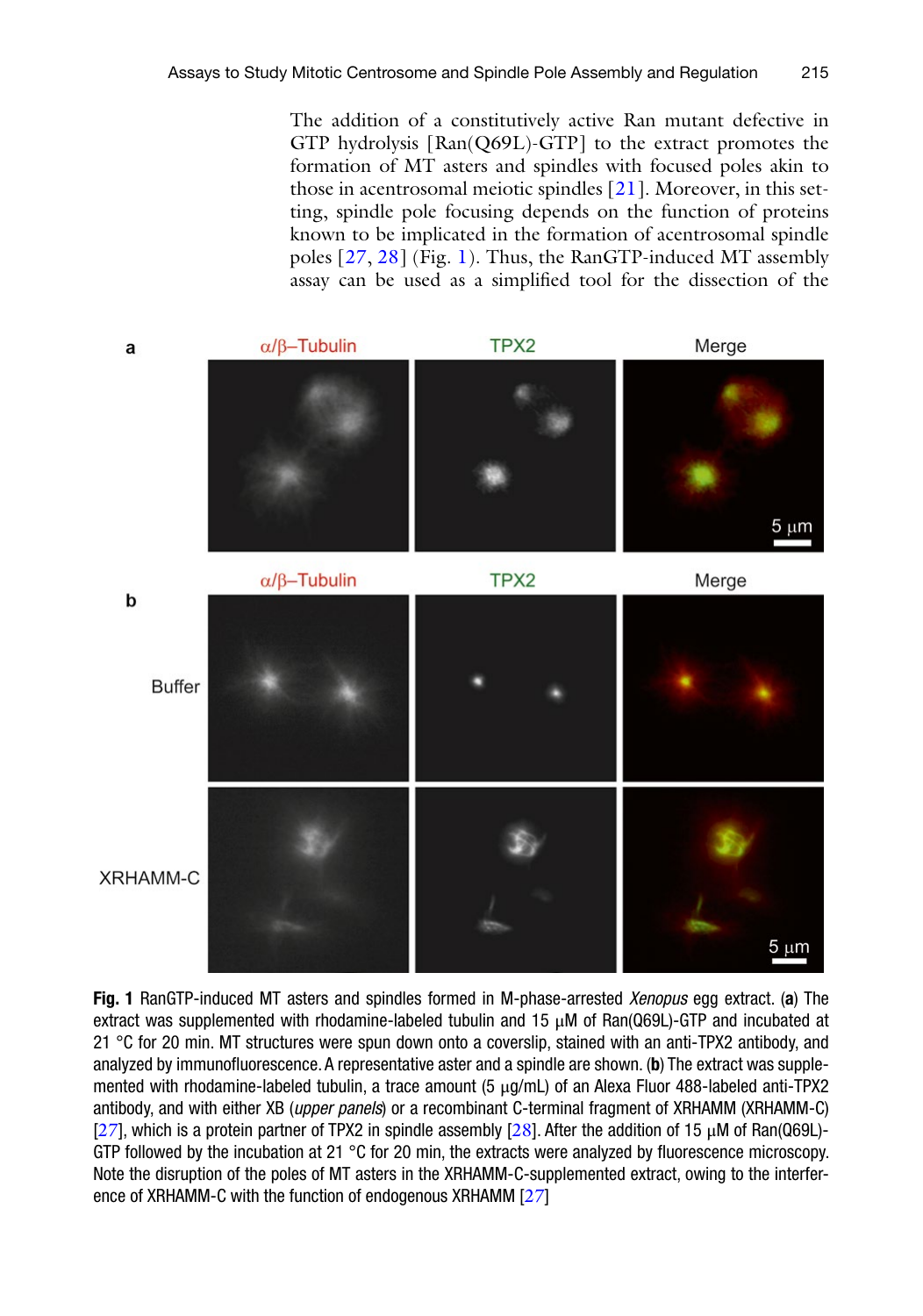<span id="page-9-0"></span>mechanisms and factors involved in acentrosomal spindle pole assembly. Below, we describe protocols for the preparation of Ran(Q69L)-GTP (Subheading [3.1.1\)](#page-9-0) and for the analysis of RanGTP-promoted spindle MT assembly (Subheading [3.1.2](#page-9-1)). The RanGTP-induced MT structures can be visualized by fluorescence microscopy of the extracts supplemented with rhodamine-labeled tubulin (Subheading  $3.1.2$ ) or by immunofluorescence as described below for the centrosomal MT asters (Subheading [3.2.2](#page-11-0)). A detailed protocol for the use of DNA-coated beads to study acentrosomal spindle assembly can be found in ref. [14.](#page-27-13)

- 1. Dialyze recombinant Ran(Q69L) against two changes of XB and concentrate to ~5–20 mg/mL (*see* **Note 1**). *3.1.1 Preparation of Ran(Q69L)GTP*
	- 2. Add 10 μL of 0.5 M EDTA to 1 mL of the Ran(Q69L) solution (yielding a final EDTA concentration of 5 mM) and mix by pipetting up and down several times.
	- 3. Weight out 10–40 mg of GTP in a new 1.5 mL Eppendorf tube and add the Ran(Q69L) solution from **step 2** to it (*see* **Note 11**). Mix gently by inverting the tube or by pipetting up and down until the powder dissolves. Spin briefly and place the tube on ice for 1 h.
	- 4. Add 50  $\mu$ L of 1 M MgCl<sub>2</sub> to the tube, mix, and dialyze the mixture against two changes of XB at 4 °C for 2 h each.
	- 5. Concentrate Ran(Q69L)-GTP to ~10–20 mg/mL  $(-0.4 0.8$  mM) and snap-freeze in  $3-5$   $\mu$ L aliquots in liquid nitrogen. Store at −80 °C.
	- 1. Thaw an aliquot of the M-phase-arrested *Xenopus* egg extract in a water bath at 21 °C and immediately place it on ice.
		- 2. Add rhodamine-labeled tubulin to the extract to a final concentration of  $\sim$ 50–75 ng/ $\mu$ L, mix gently by pipetting up and down (*see* **Note 12**), and place the extract on ice until use (*see* **Note 13**).
		- 3. Pipet 10 μL of each extract sample to a new 0.5 mL Eppendorf tube and add Ran(Q69L)-GTP to a final concentration of 15 μM (*see* **Note 14**). Mix by pipetting up and down and place the tube(s) in a water bath at 21  $^{\circ}$ C.
		- 4. At the desired time intervals (~5–40 min) (*see* **Note 15**), pipet onto a microscope slide(s) 1.2 μL-drops (up to 6 drops per slide) of the spindle fix solution in a number corresponding to the number of extract samples. To each drop, add 0.8 μL of egg extract from **step 3**.
		- 5. Using straight fine-tip forceps, gently lower a circular 12 mm coverslip on each drop of the fixed extract sample. After the fluid has evenly distributed under the coverslips, seal the edges

<span id="page-9-1"></span>*3.1.2 RanGTP-Induced Spindle MT Assembly in Xenopus Egg Extracts*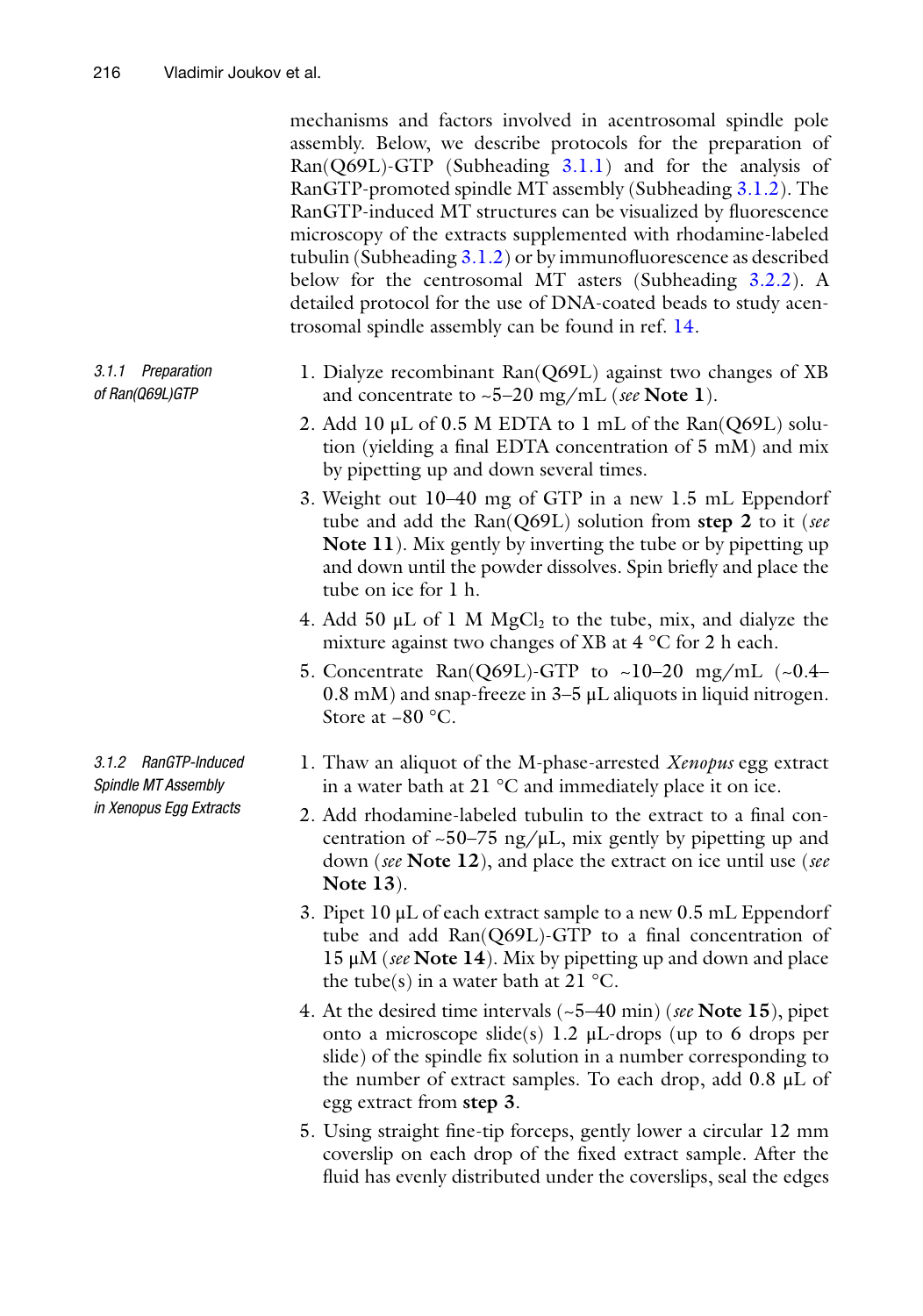*3.2 Analysis of Centrosome* 

*Egg Extracts*

of each coverslip with nail polish. Avoid moving the coverslips. Air-dry and store the slides with fixed extract samples in the dark at room temperature (up to 1 month).

6. Examine the samples by fluorescence microscopy (*see* **Note 16**).

Analysis of centrosome assembly and function can be carried out in *Xenopus* egg extracts supplemented with demembranated sperm nuclei. Each sperm nucleus contains a pair of "naked" (i.e., almost devoid of PCM) centrioles attached to it. When sperm nuclei are added to the extract, the centrioles recruit PCM components and, depending on the cell cycle phase of the extract, form either a mitotic or an interphase centrosome. Centrosome maturation (which represents a transition of the centrosome from an interphase to a mitotic state) can be recapitulated and studied in the so-called cycling egg extracts, which oscillate between S and M phases due to the inherent periodic changes in the activity of the Cdk1/cyclin B complex in the egg cytoplasm  $[15]$  $[15]$ . The preparation and handling of cycling extracts is, however, a daunting task. Thus, it is more practical to model and study centrosome maturation in M-phase-arrested egg extracts. The experimental conclusions can then be verified in cycling extracts or cultured cells. *Maturation in Xenopus* 

> When a naïve M-phase-arrested egg extract is supplemented with sperm nuclei, the centrioles rapidly recruit PCM components and within minutes form a mitotic centrosome that nucleates a MT aster (Fig. [2](#page-10-0), upper panels). Importantly, all these processes initially occur independently of the chromatin/Ran-GTP-dependent pathway of MT assembly, which becomes active only at later time points.

<span id="page-10-0"></span>

**Fig. 2** Time course of the recruitment to the sperm nuclei-associated centrioles of Cep192 and AurA and of centrosome-driven MT assembly in M-phase-arrested *Xenopus* egg extract. The extract was supplemented with 100 μg/mL of non-immune IgG (*upper panels*) or αCep192 (*lower panels*), an N-terminally directed anti-Cep192 antibody that inhibits Cep192 function, in part by interfering with the binding of AurA [[9](#page-27-8)]. Note that the targeting of AurA to centrosomes and the centrosome-driven MT assembly are compromised in the presence αCep192. MTs and Cep192 are in *red*, AurA is in *green*, and DNA is in *blue*. Colocalization of AurA and Cep192 produced a *yellow* signal (Reprinted with permission from Ref. [33](#page-28-1), copyright 2011)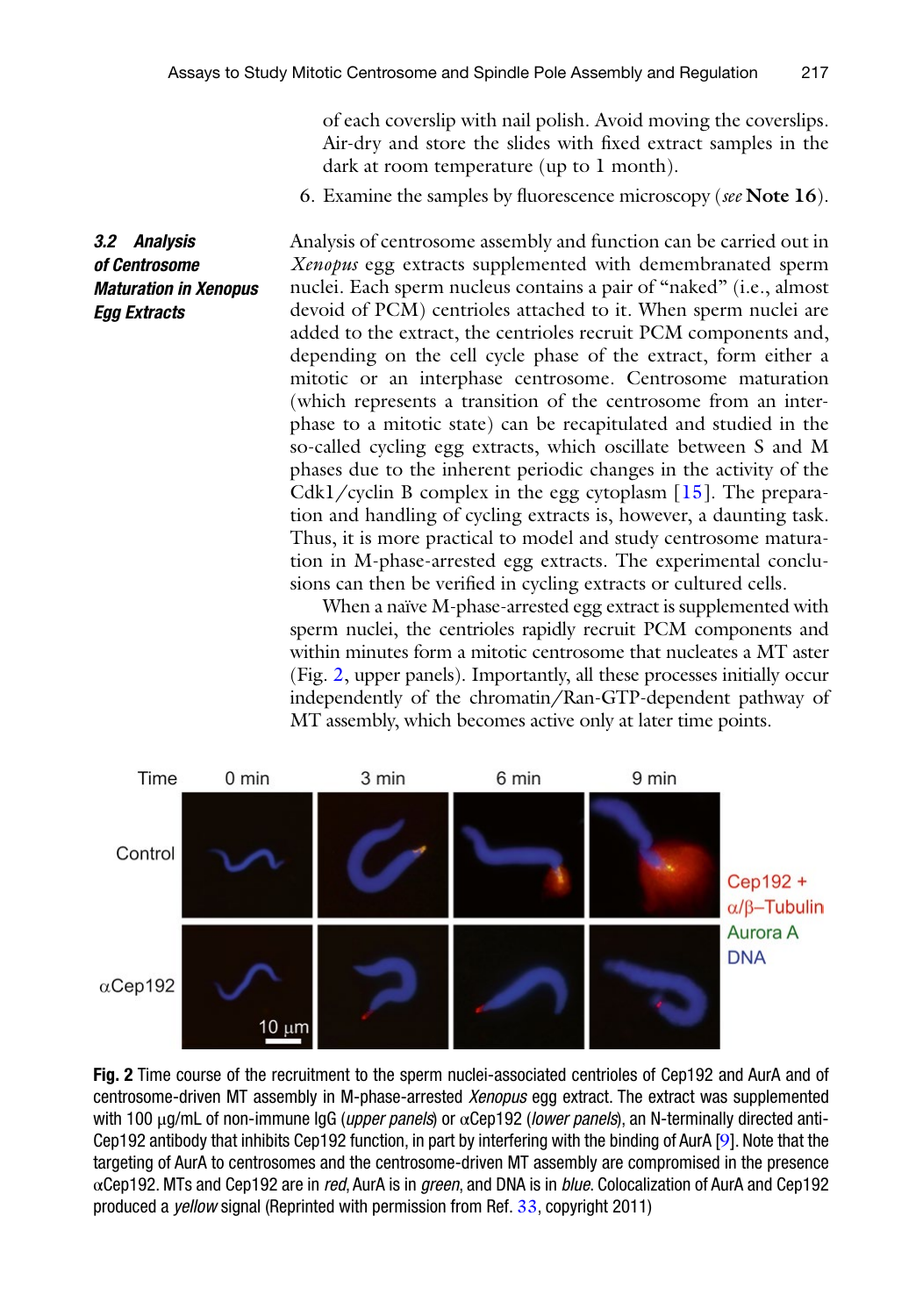Below, we describe a protocol for the analysis of centrosome maturation in M-phase-arrested extract in two steps: setting up and monitoring the mitotic centrosome assembly reactions (Subheading [3.2.1\)](#page-11-1) and preparing the samples for immunofluorescence (Subheading [3.2.2](#page-11-0)). We then outline the procedure for the analysis of centrosome maturation in cycling egg extracts (Subheading [3.2.3](#page-13-0)). A protocol for the preparation of such extracts is described in ref. [15](#page-27-14) (*see* **Note 9**).

- <span id="page-11-1"></span>1. Thaw an aliquot of the M-phase-arrested extract (Subheading[2.1\)](#page-2-0) and place it on ice.
- 2. Add to the extract either nocodazole to a final concentration of 15 μg/mL (for the analysis of PCM protein recruitment) (*see* **Note 17**) or rhodamine-labeled tubulin (Subheading [2.1](#page-2-0)) to a final concentration of  $\sim 50-75$  ng/ $\mu$ L (for the analysis of centrosome-driven MT assembly) and mix by pipetting up and down.
- 3. Thaw an aliquot of demembranated sperm nuclei and immediately place it on ice.
- 4. Pipet 10–30 μL of each egg extract sample (*see* **Note 18**) to a 0.5 mL Eppendorf tube and place the tubes on ice.
- 5. To initiate the centrosome assembly reactions, add sperm nuclei to a final concentration of  $1.5 \times 10^3/\mu$ L to the first extract sample, mix by pipetting up and down, and place the tube in a 21 °C water bath (Subheading [2.1](#page-2-0)). Repeat this procedure for the other extract samples with the same time interval.
- 6. To monitor the formation of centrosomal MT asters, at the desired time points (2–12 min, *see* **Note 19**) and with the same time interval between the samples as that in **step 5**, withdraw 0.8-μL aliquots of the rhodamine-tubulin-supplemented extracts and analyze by fluorescence microscopy as described in Subheading [3.1.2,](#page-9-1) **steps 4**–**6**.
- <span id="page-11-0"></span>1. Place 1.5 mL Eppendorf tubes (in a number corresponding to the number of extract samples multiplied by the number of time points to be analyzed) on a rack at room temperature. Add 0.5 μL of spindle dilution buffer to each tube.
- 2. At a selected time interval(s) (*see* **Notes 18** and **19**), withdraw 5–10 μL of extract from each sample in Subheading [3.2.1](#page-11-1), **step 5**, and add to the corresponding 1.5 mL tube with spindle dilution buffer. Mix the tube immediately by inverting and incubate at room temperature for 10 min.
- 3. During the incubation, prepare custom-modified spin-down glass centrifuge tubes with adaptors [\[14](#page-27-13)] in the number corresponding to the number of the diluted fixed extract samples in

*3.2.1 Setting Up and Monitoring the Mitotic Centrosome Assembly Reactions in M-Phase-Arrested Xenopus Egg Extracts*

*3.2.2 Preparing Samples for Immunofluorescence*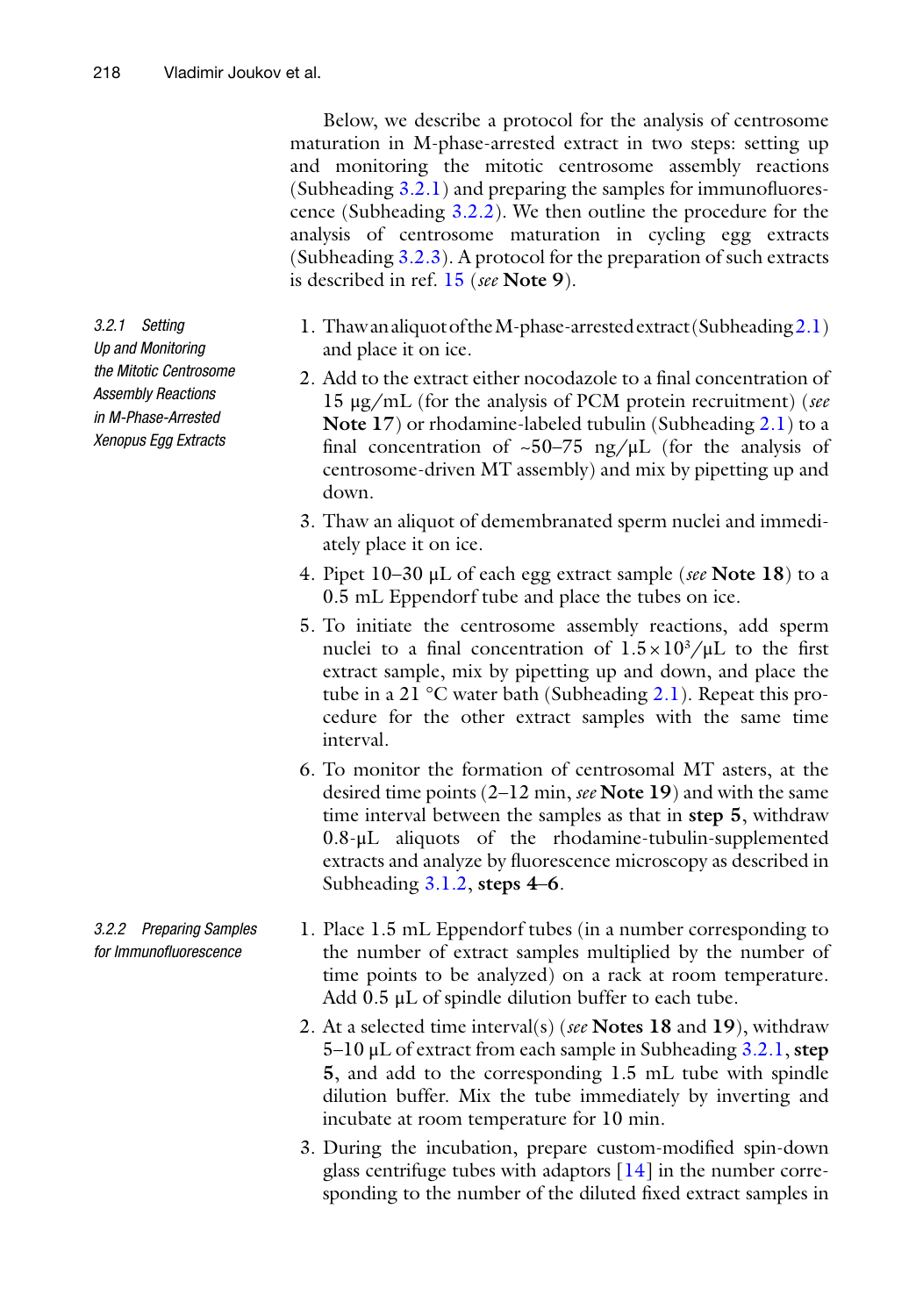**step 2**. To each tube, add 4 mL of cushion buffer and a circular, 12 mm, poly-d-lysine-coated coverslip. Using a metal hook, submerge the coverslip, placing it horizontally on top of the adaptor.

- 4. Using a disposable plastic transfer pipet, layer each diluted fixed extract sample onto the cushion buffer.
- 5. Spin down the tubes at 10,000 rpm  $(\sim 16,000 \times g)$  in an HB-6 rotor for 15 min at 16 °C (*see* **Note 20**).
- 6. Place the tubes on a rack and aspirate the fluid leaving a  $\sim$ 1 cm layer. Using a disposable plastic transfer pipet, slowly add ~4 mL of BRB-80 to each tube along the tube's wall. Aspirate BRB-80, leaving a ~0.5 cm layer of the cushion buffer above the coverslip.
- 7. While wearing gloves, use a metal hook to carefully lift the adaptor towards the top of the tube. When the adaptor has emerged approximately half-length out of the tube, press it with a finger against the wall of the tube and hold. Using finetip forceps, lift the coverslip and insert it into a slot of the perforated holder for circular, 12 mm coverslips. Make sure that the sample side of the coverslip is directed towards the mark on the holder. Repeat this step for the other spun-down samples.
- 8. Close the coverslip holder with a lid and place it into a glass jar for microscope slides filled with methanol at −20 °C. Incubate for 5 min.
- 9. Remove the coverslip holder from methanol and place it on a paper towel. Open the holder and, using fine-tip forceps, transfer each coverslip, sample side up, to a well of a 24 well cell culture plate filled with ~1.5 mL of TBS-T. Aspirate TBS-T and refill the wells with TBS-T. Cover the 24 well cell culture plate with a lid, seal with Parafilm, wrap in aluminum foil, and store at 4 °C until immunofluorescence analysis (up to several weeks).
- 10. Aspirate TBS-T from the wells with coverslips and wash the coverslip twice with ~1.5 mL of TBS-T. For each wash, fill the wells with TBS-T directing the fluid stream at the wall of the well. Gently swirl the plate and leave it on the bench for 2 min. Aspirate TBS-T.
- 11. Add to each well 0.5 mL of TBS-T/5% goat serum and incubate at room temperature for 10 min.
- 12. Dilute the primary antibody to the recommended concentration in TBS-T/5 % goat serum  $(-50-75 \mu L)$  per coverslip).
- 13. Lay out a sheet of Parafilm that is slightly larger in size than the 24 well plate on a clean flat surface (*see* **Note 21**).
- 14. For each coverslip, pipet  $\sim 50-75$  µL of the diluted primary antibody on Parafilm. Make sure that the distance between the drops of antibody solution is at least 3–4 cm.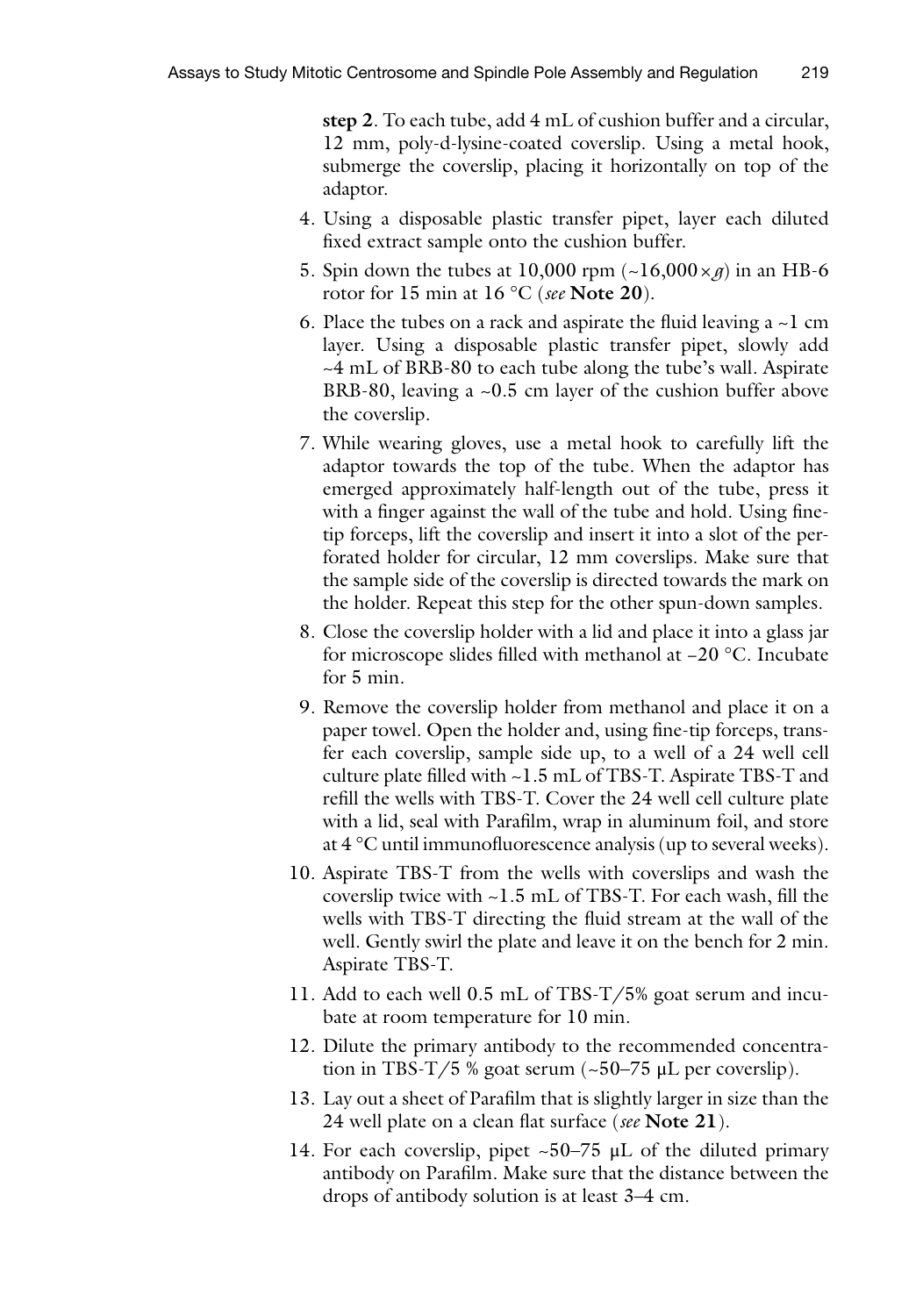- 15. Using fine-tip forceps, take the first coverslip from **step 11** and remove excess fluid by gently blotting the reverse side and edges of the coverslip with a Kimwipes. Place the coverslip, sample side down, onto the antibody drop. Repeat this step for the remaining coverslips.
- 16. Cover the bottom of the lid of the cell culture dish with a stack of ~3–5 layers of Kimwipes and spray with distilled water from a wash bottle. Gently tap down to ensure that the Kimwipes are attached to the lid and remove the excess of water with dry Kimwipes. Tightly cover the coverslips on the Parafilm with the lid. If a fluorochrome-labeled antibody is used, cover the lid with aluminum foil. Incubate at room temperature for 1 h.
- 17. Squirt ~0.5 mL of TBS-T under each coverslip to lift it up. Remove the coverslips from the Parafilm and transfer them to the wells of a 24 well cell culture plate filled with TBS-T.
- 18. Wash the coverslips in TBS-T three times, 3 min each, at room temperature.
- 19. For indirect immunofluorescence, repeat **steps 13**–**18** using, instead of the primary antibody, a fluorochrome-labeled secondary antibody diluted to an appropriate concentration in TBS-T.
- 20. Apply ~20 μL drops of Vectashield Mounting Medium with DAPI onto a microscope slide (up to 6 drops per slide). Using fine-tip forceps, take each coverslip from the 24 well plate and remove excess fluid by gently blotting the reverse side and edges of the coverslip with a Kimwipes. Place the coverslip, sample side down, onto the drop of Vectashield.
- 21. To remove the excess of Vectashield, place a stack of 3–5 layers of Kimwipes on top of the microscope slide and cover with 3–5 paper towels. Apply gentle pressure on the paper towels avoiding sideways movements.
- 22. Seal the margins of the coverslips with nail polish and allow to air-dry. Gently remove residual salts from the coverslip with a wet Kimwipes and air-dry.
- 23. Store slides in the dark at  $4^{\circ}$ C until imaging.

<span id="page-13-0"></span>1. Prepare cycling egg extract as described in ref. [15](#page-27-14) and supplement it with rhodamine-labeled tubulin (Subheading [2.1\)](#page-2-0) (*see* **Note 9**).

- 2. Pipet 50 μL of each extract sample into a 0.5 mL Eppendorf tube and add sperm nuclei (Subheading [2.2](#page-4-0)) to a final concentration of  $1 \times 10^3/\mu L$ . Mix gently by pipetting up and down and place the tube in a water bath at  $21 \degree C$  (Subheading [2.1\)](#page-2-0).
- 3. Every 10–15 min (*see* **Note 22**), withdraw two aliquots from each extract sample: a  $0.5-1$   $\mu$ L aliquot for the analysis by SDS-PAGE/Western blotting and a 0.8 μL aliquot for moni-

*3.2.3 Analysis of Centrosome Maturation in Cycling Egg Extracts*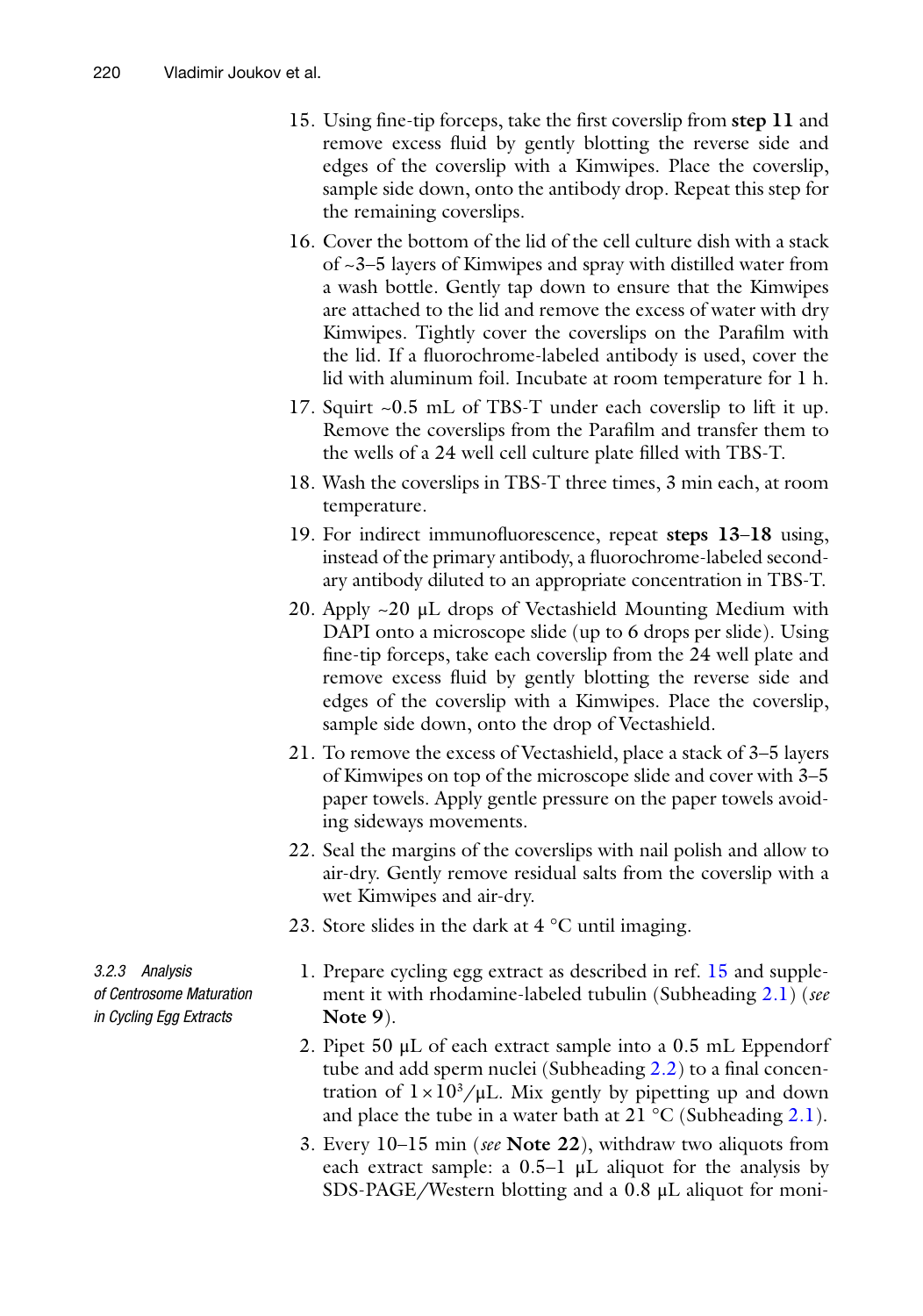toring chromatin and MT dynamics by fluorescence microscopy, as described in Subheading [3.1.2,](#page-9-1) **steps 4**–**6**.

- 4. After large nuclei have formed in the extract, watch for the signs of centrosome maturation, as evident by the appearance of MT asters, which often (but not always) neighbor the nuclei.
- 5. After detecting centrosomal MT asters in the control (mock) extract sample, withdraw a 10 μL aliquot from each extract sample and analyze by immunofluorescence as described in Subheading [3.2.2](#page-11-0). If necessary, withdraw an additional aliquot(s) of each extract with a  $\sim$  15–20 min interval for immunofluorescence analysis.
- 6. Analyze aliquots of the extracts from **step 3** by Western blotting of the PCM proteins of interest and of the markers of cell cycle progression (such as cyclin B and phosphotyrosine 15 of Cdk1/Cdc2).

*3.3 Using Anti-Aur A Antibody-Coated Beads to Model and Study Mitotic Centrosome Formation* Centrosome maturation is driven by a multistep Cep192-organized signaling cascade, in which Cep192 serves both as an activating scaffold for AurA and Plk1 and as an anchoring platform for Plk1 phosphorylation-mediated γ-TuRC recruitment [\[10](#page-27-9)]. The cascade is initiated by AurA autophosphorylation at T288/T295 (in human/*Xenopus* AurA, respectively), which results from the recruitment and consequent accumulation and clustering of the Cep192/AurA/Plk1 complexes at centrosomes. AurA then activates Plk1 by phosphorylating it at T210/T201 (in human/*Xenopus* Plk1, respectively) in the T-loop. Plk1, in turn, phosphorylates Cep192 to generate the binding sites for  $γ$ -TuRC and, possibly, other PCM components, thus promoting MT nucleation [[10](#page-27-9)]. Notably, γ-TuRC recruitment and MT nucleation can be mimicked in egg extract independently of the centrosomal milieu, by local oligomerization/clustering of endogenous Cep192 complexes on the surface of beads coated with a bivalent αAurA. In this case, Cep192 (all of which is bound to AurA in egg cytoplasm) is co-recruited with AurA to the surface of αAurA beads. The αAurAmediated dimerization of Cep192-AurA complexes then promotes AurA autophosphorylation at T295, thus triggering the Cep192 organized AurA-Plk1 cascade [[9,](#page-27-8) [10\]](#page-27-9). Hence, αAurA beads act as artificial centrosomes and can be used to model and study centrosome maturation at steps downstream of the Cep192-dependent AurA activation. The centrosome-like behavior of αAurA beads in egg extract was first reported by Tsai and Zheng [[13](#page-27-12)] and the mechanism of this phenomenon was subsequently elucidated by Joukov and colleagues [\[9,](#page-27-8) [10](#page-27-9)]. Below, we describe the procedure for the preparation of αAurA beads (Subheading [3.3.1](#page-15-0)) followed by the protocols for the application of αAurA beads to the modeling of centrosome-driven MT assembly (Subheading [3.3.2\)](#page-16-0) and PCM protein recruitment (Subheading [3.3.3](#page-17-0)).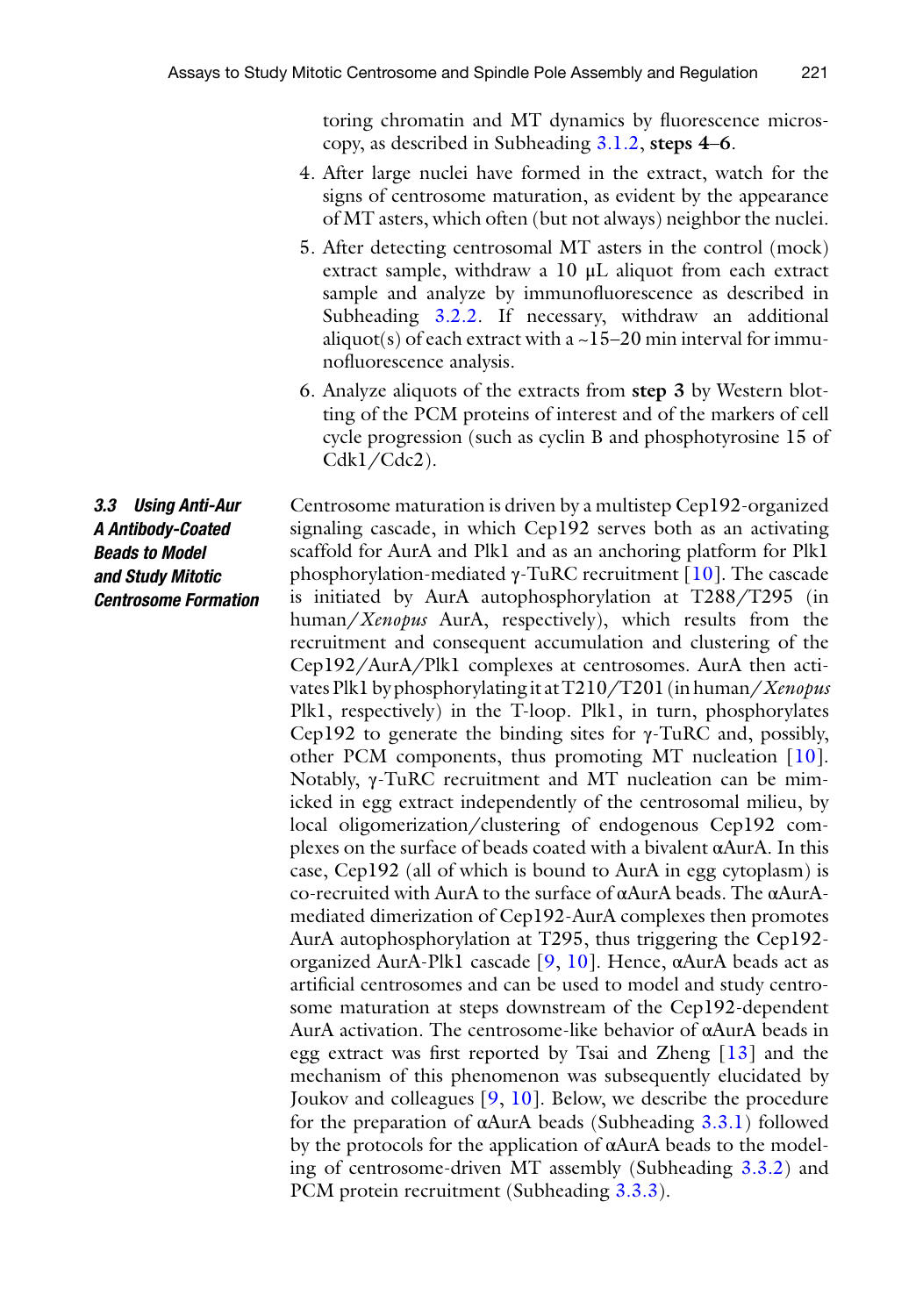<span id="page-15-0"></span>

| 3.3.1 Preparing<br>$\alpha$ AurA Beads | 1. Resuspend Dynabeads Protein A thoroughly by vortexing the<br>stock vial and transfer 0.2 mL of the beads to a new 0.5 mL<br>siliconized Eppendorf tube (see Note 23). Place the tube on<br>the magnet for 1 min and pipet off the supernatant.                                                                       |
|----------------------------------------|-------------------------------------------------------------------------------------------------------------------------------------------------------------------------------------------------------------------------------------------------------------------------------------------------------------------------|
|                                        | 2. Remove the tube from the magnet, add 0.4 mL of PBS/2 mg/<br>mL BSA/0.05 % Tween 20, and resuspend the beads by vor-<br>texing. Briefly spin the tube, place it on the magnet for 1 min,<br>and pipet off the supernatant.                                                                                            |
|                                        | 3. Wash the beads two more times, with 0.4 mL and 0.2 mL of<br>PBS/2 mg/mL BSA/0.05 % Tween 20 (see Note 24).                                                                                                                                                                                                           |
|                                        | 4. Remove the tube from the magnet and add $0.2$ mL of $\alpha$ AurA<br>$(1 \text{ mg/mL})$ . Mix the beads by pipetting up and down and<br>place the tube on a rotator at $4^{\circ}$ C for 2 h.                                                                                                                       |
|                                        | 5. Remove the tube from the rotator, spin it briefly, and place on<br>the magnet for 1 min. Transfer the supernatant to a clean<br>0.5 mL tube and measure the concentration of IgG in the<br>supernatant. Add $0.5$ µL of sodium azide to the $\alpha$ AurA super-<br>natant and store at $4 °C$ (see Note 25).        |
|                                        | 6. Resuspend the beads in 0.2 mL of 0.2 M sodium borate buffer<br>$(pH 8.5)/0.02$ % Tween 20 at room temperature and transfer<br>to a clean 1.5 mL Eppendorf tube. Bring the volume to 1 mL<br>with the same buffer. Vortex the tube, spin it briefly, and place<br>on the magnet for 1 min. Pipet off the supernatant. |
|                                        | 7. Add 1 mL of 0.2 M sodium borate buffer (pH $8.5$ )/0.02 %<br>Tween 20 to the tube with the beads, vortex, and leave at<br>room temperature.                                                                                                                                                                          |
|                                        | 8. Transfer a 20 $\mu$ L aliquot of the beads to a new 0.5 mL silicon-<br>ized Eppendorf tube. Place the 0.5 mL Eppendorf tube on a<br>magnet for 1 min, remove the supernatant, and add 20 µL of<br>SDS-PAGE sample buffer to the tube. Analyze this (pre-<br>crosslinked) $\alpha$ AurA bead sample in step 13.       |
|                                        | 9. Bring a sealed package with a vial of DMP to room tempera-<br>ture. Open the package and the vial and weight out 6.5 mg of<br>DMP on a weigh paper. Immediately add the DMP powder to                                                                                                                                |

- DMP on a weigh paper. Immediately add the DMP powder to the 1.5 mL Eppendorf tube with αAurA beads in **step 7**, close the tube, and invert it several times to dissolve DMP. Place the tube on a rotator and incubate at room temperature for 45 min (*see* **Note 26**).
- 10. Vortex the 1.5 mL tube with αAurA beads and transfer a 20 μL aliquot to a clean 0.5 mL siliconized Eppendorf tube. Place the 0.5 mL Eppendorf tube on the magnet for 1 min, remove the supernatant, and add 20 μL of SDS-PAGE sample buffer to the tube. Analyze this (post-crosslinked) αAurA bead sample in **step 13**.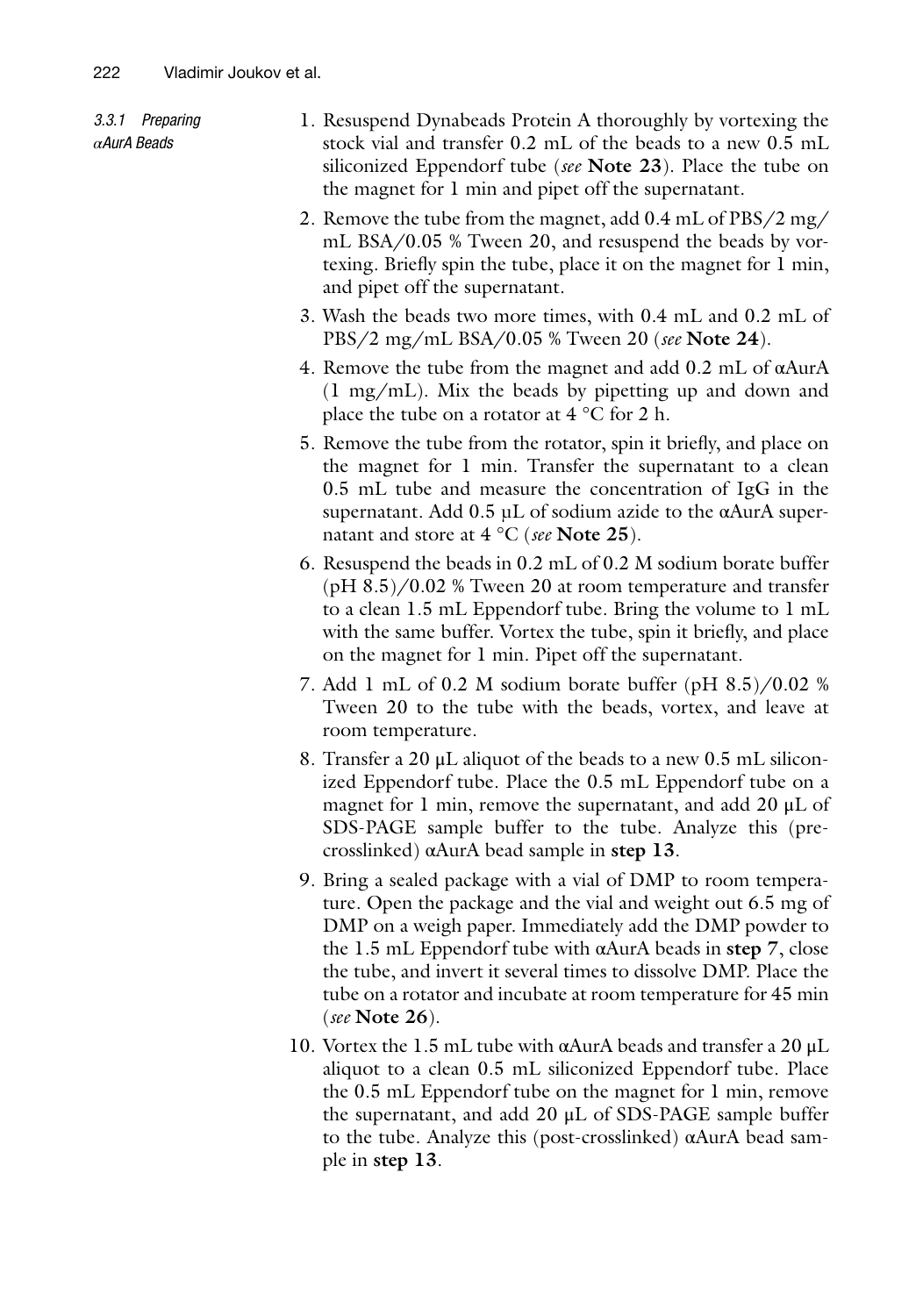- 11. Briefly spin the 1.5 mL tube with αAurA beads and place it on the magnet for 1 min. Remove the supernatant and wash the beads twice in 1 mL of the crosslinking stop buffer (*see* Subheading  $2.3$ ). Add 1 mL of the crosslinking stop buffer to the beads, vortex, and leave the tube at 4 °C overnight.
- 12. Briefly spin the 1.5 mL tube with αAurA beads and place it on the magnet for 1 min. Pipet off the supernatant and wash the beads twice with 1 mL of PBS-500/0.1 % Tween 20 and three times with 1 mL of PBS/0.1 % Tween 20. Resuspend the beads in 200 μL of PBS/0.1 % Tween 20 and transfer to a new 0.5 mL siliconized Eppendorf tube. Add 0.5 μL of 20 % sodium azide to the tube and vortex. Spin the tube briefly, seal it with Parafilm, and store at 4 °C.
- 13. To assess the efficiency of the crosslinking of αAurA to the Dynabeads Protein A, run the pre-crosslinked and postcrosslinked bead samples from **steps 8** and **10**, together with a protein molecular weight marker, on a SDS-PAGE gel followed by staining the gel with a protein-binding dye (e.g., Coomassie Blue).
- <span id="page-16-0"></span>1. Thaw an aliquot of the M-phase-arrested extract and add to it rhodamine-labeled tubulin (Subheading [3.1.2,](#page-9-1) **steps 1** and **2**).
	- 2. Vortex the stock tube of  $\alpha$ AurA beads (Subheading [3.3.1](#page-15-0)) and pipet 2  $\mu$ L to a 0.5 mL siliconized tube containing 200  $\mu$ L of XB/1 mg/mL BSA/0.05 % Tween 20. Wash the beads twice in 200  $\mu$ L of XB/1 mg/mL BSA/0.05 % Tween 20 and once in 50 μL of XB/1 mg/mL BSA. Place the tube on the magnet for 1 min, pipet off the supernatant, and resuspend the beads in 10 μL of XB/1 mg/mL BSA.
	- 3. Pipet 15 μL of the rhodamine-tubulin-supplemented extract from **step 1** into a clean 0.5 mL siliconized Eppendorf tube and add 0.5 μL of αAurA beads from **step 2**. Mix by pipetting up and down and place the tube on ice for 30 min. Mix the extract gently every 5–10 min by flicking the tube or by swirling with a pipette tip.
	- 4. Briefly spin the tube and add to the extract Ran(Q69L)-GTP (Subheading  $3.1.1$ ) to a final concentration of 8  $\mu$ M. Mix by pipetting up and down and place the tube in a 21 °C bath (*see* **Note 27**).
	- 5. Every 5 min of the incubation, gently flick the tube to mix the beads and take a 0.8 μL aliquot for the analysis by fluorescence microscopy as described in Subheading [3.1.2,](#page-9-1) **steps 4**–**6**. The αAurA bead-induced MT asters and spindles form after  $\sim$  5–30 min (depending on the quality of the extract) incubation of the extract at 21  $^{\circ}$ C (Fig. [3a, b](#page-17-1)).

*3.3.2 Analysis of αAurA Bead-Induced MT Assembly*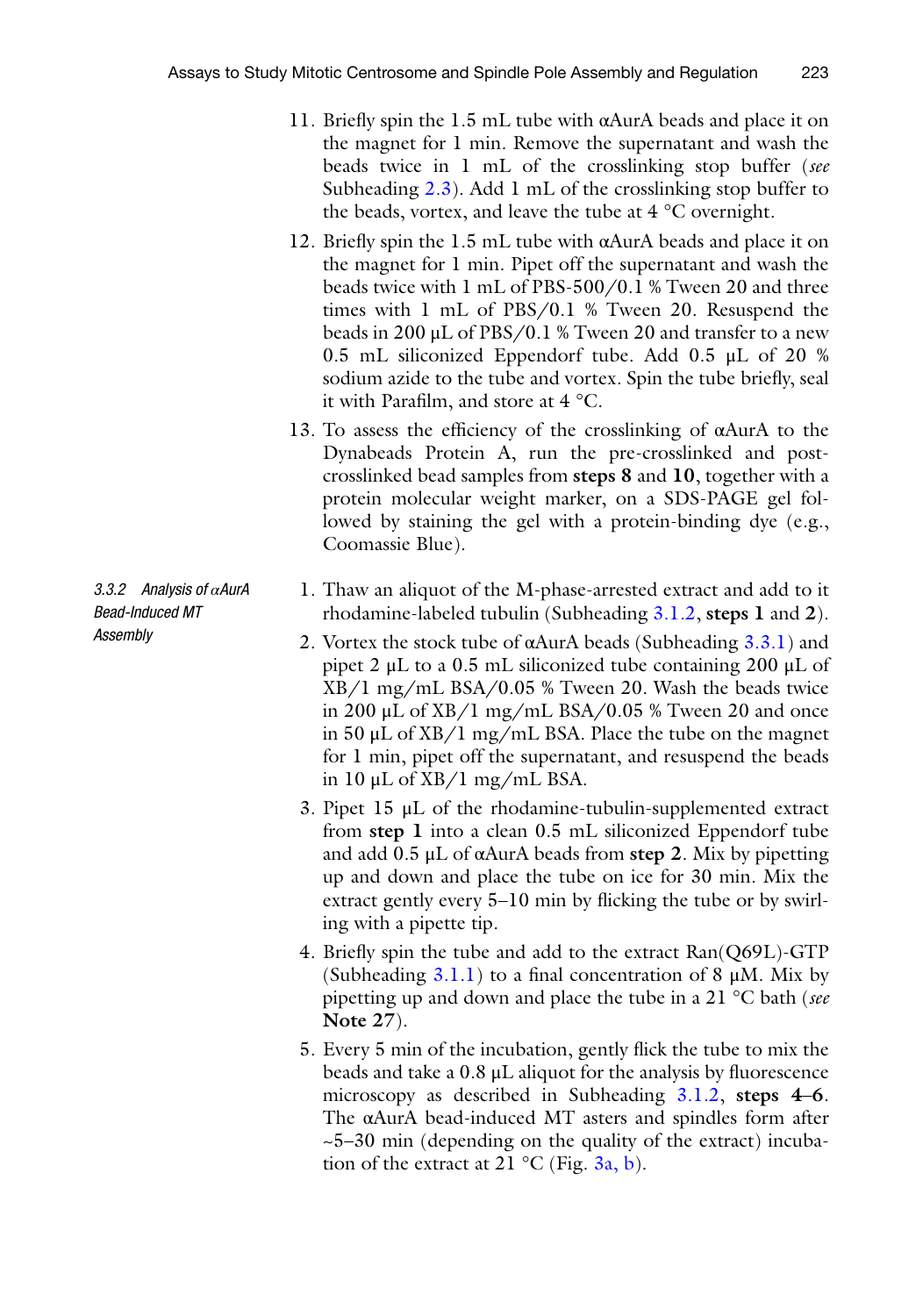<span id="page-17-1"></span>

**Fig. 3** MT assembly promoted by αAurA beads and Cep1921–1000-wt beads in M-phase-arrested *Xenopus* egg extract  $[10]$  $[10]$  $[10]$ . The extract was supplemented with rhodamine-labeled tubulin and with beads coated with nonimmune IgG (a),  $α$ AurA (b), or Cep192<sup>1–1000</sup>-wt (**c**, **d**) followed by the addition of 8 μM of Ran(Q69L)-GTP (a, **b**, **d**) or XB (**c**). Extract aliquots were withdrawn and analyzed by fluorescence microscopy

*3.3.3 Analysis of PCM Protein Recruitment Promoted by αAurA Beads*

- <span id="page-17-0"></span>1. Add nocodazole (from a 5 mg/mL stock, Subheading [2.2](#page-4-0)) to a final concentration of 15 μg/mL to the M-phase-arrested egg extract and mix by pipetting up and down several times.
- 2. Vortex the stock tube of  $\alpha$ AurA beads (Subheading  $3.3.1$ ) and transfer  $(n+1)$  μL of the bead suspension (where "*n*" is the total number of extract samples to be analyzed) to a 0.5 mL siliconized Eppendorf tube with 200 μL of XB/1 mg/mL BSA/0.05 % Tween 20. Vortex, spin briefly, and place the tube on the magnet for 1 min. Pipet off the supernatant and wash the beads twice in 200 μL of XB/1 mg/mL BSA/0.05 % Tween 20.
- 3. Place the tube on the magnet for 1 min, pipet off the supernatant, and add to αAurA beads  $(n+1) \times 20 \mu L$  of XB/1 mg/mL BSA/0.05 % Tween 20. Mix the bead suspension by pipetting up and down several times and transfer 20 μL-aliquots to clean 0.5 mL siliconized Eppendorf tubes. Briefly spin the tubes and place them on the magnet.
- 4. Pipet off all supernatant from the first tube in **step 3** and put the tube on ice. Add 25 μL of the extract from **step 1** (*see* **Note 28**) and Ran( $Q69L$ )-GTP (Subheading  $3.1.1$ ) to a final concentration of 8 μM. Mix by pipetting up and down and place the tube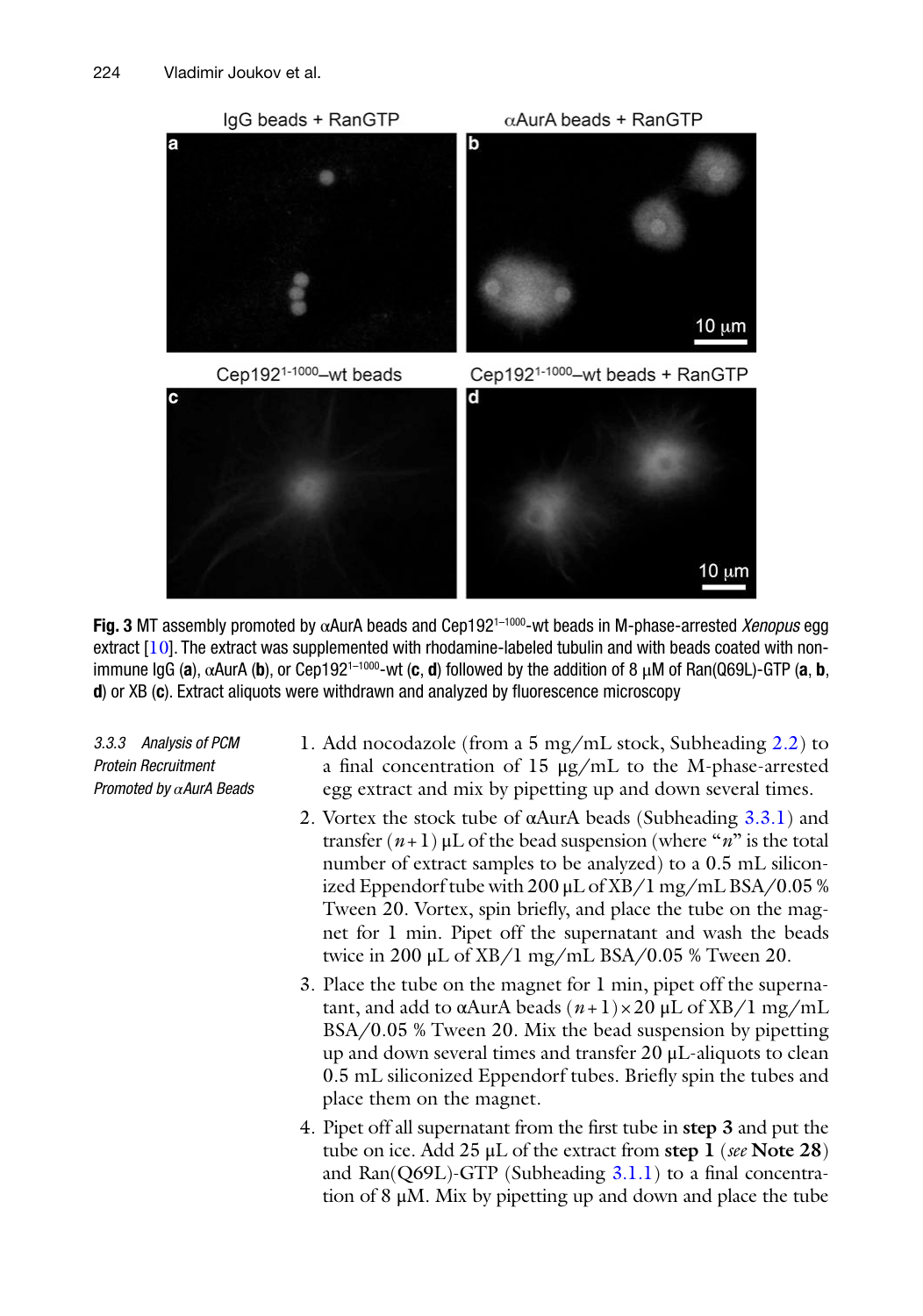on a rotator (Subheading [2.3\)](#page-5-0) at  $4^{\circ}$ C at a low speed. Repeat this step for the other extract samples/tubes in **step 3**.

- 5. At the desired time interval(s)  $(20 \text{ min-1 h})$ , take the first tube from the rotator, add to it  $200 \mu L$  of ice-cold XB/0.1 % Tween 20, mix by pipetting up and down, and place the tube on ice. Repeat this step for the other extract samples of the same time point.
- 6. Spin the tubes briefly and place them on the magnet for 1 min.
- 7. Pipet off the supernatant from each tube and transfer the tubes to ice.
- 8. Wash the beads three times with 200 μL of ice-cold XB/0.1 % Tween 20. After the last wash, pipet off the supernatant and add to each tube 30 μL of SDS-PAGE sample buffer. Analyze the samples by SDS-PAGE/Western blotting with antibodies against the proteins of interest.

## *3.4 Using Cep192 Beads to Model and Study Mitotic Centrosome Formation*

*3.4.1 Preparing Cep1921–1000 Beads*

The binding sites for AurA, Plk1, γ-TuRC, and the MT polymerase XMAP215 in Cep192 all reside within the N-terminal 1000-amino acid domain of this large (2638 amino acids/290 kDa) protein [[10\]](#page-27-9). Accordingly, beads coated with an oligomerized recombinant form of this domain (Cep1921–1000-wt) recapitulate the Cep192-organized AurA-Plk1 kinase cascade and assemble MT asters similar to those formed by αAurA beads in M-phase-arrested egg extract. Moreover, the centrosome-like behavior of Cep1921– 1000-wt beads does not require the addition of exogenous Ran-GTP to the extract (Fig. [3c, d](#page-17-1)). However, unlike αAurA beads, Cep192<sup>1–</sup> <sup>1000</sup>-wt beads do not form bipolar MT spindles, suggesting that this process requires either a region of Cep192 C-terminal to the serine-1000 residue or another AurA-interacting protein(s) [[10](#page-27-9)]. Nevertheless, because Cep1921–1000-wt beads represent a defined template, which can be easily manipulated experimentally (e.g., by mutations or other modifications of the bead-bound recombinant Cep192), they can be used as a powerful tool for dissection of the mechanisms of centrosome maturation at steps downstream of AurA activation. Below, we describe a protocol for the preparation of Cep192<sup>1-1000</sup>-wt beads by binding of the corresponding recombinant GST-tagged Cep192 fragment to the beads coated with an anti-GST antibody (Subheading [3.4.1\)](#page-18-0). We then describe how to use Cep192<sup>1-1000</sup>-wt beads as a model to study centrosome-driven MT assembly (Subheading [3.4.2\)](#page-20-0) and PCM protein recruitment (Subheading [3.4.3\)](#page-20-1).

<span id="page-18-0"></span>1. Inoculate 500 mL of LB in a 2 L flask with 10 mL of an overnight culture of *E. coli* expressing the Cep192<sup>1-1000</sup>-wt-GST fusion protein (or its mutant counterpart)  $[9, 10]$  $[9, 10]$  $[9, 10]$  $[9, 10]$  and incubate on a shaker at 37 °C. When cell density reaches  $OD_{600}$  of ~0.4– 0.6  $(-1-2 h)$ , add IPTG to a final concentration of 1 mM and continue incubation on a shaker at 25 °C for 4–6 h.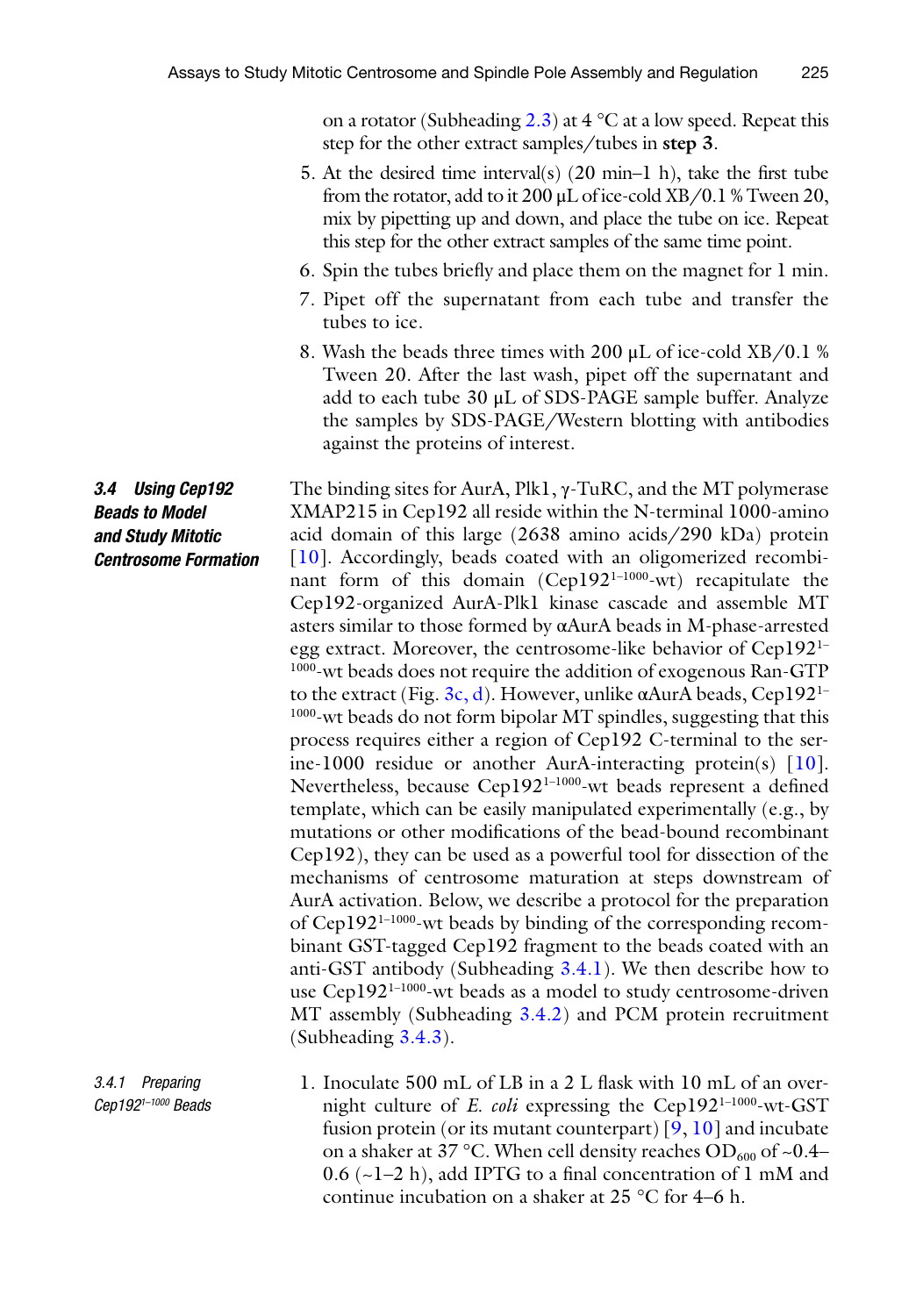- 2. Spin down the bacteria by centrifugation at  $6000 \times g$ , 4 °C for 20 min and resuspend the pellet in 5 mL of ice-cold NETS buffer (*see* **Note 29**). Transfer the bacterial lysate to a 15 mL Falcon tube and place the tube on ice.
- 3. Weight 5 mg of lysozyme in a 1.5 mL Eppendorf tube, dissolve it in  $\sim$ 200 µL of deionized water, and add to the bacterial lysate. Invert the tube several times and incubate it on ice for 30 min, inverting the tube every 10 min.
- 4. Sonicate the bacterial lysate on ice, at ~40 % amplitude, 4–6 times (20 s each), with a 1-min interval. Repeat the sonication cycles, if needed, until the lysate is no longer viscous (*see* **Note 30**).
- 5. Transfer the sample to a 10–15 mL centrifugation tube or to several 1.5 mL Eppendorf tubes and centrifuge at 16,000×*g*, 4 °C for 30 min.
- 6. Transfer the supernatant to a new 15 mL Falcon tube and add Triton X-100 (from a 20 % stock, Subheading [2.2](#page-4-0)) to a final concentration of 4 %. Incubate the tube with a slow rotation for 1 h at 4  $^{\circ}$ C.
- 7. Place the tube on ice and snap-freeze 0.5 mL aliquots of the Cep1921–1000-wt-GST lysate in liquid nitrogen. Store at −80 °C (*see* **Note 31**).
- 8. Prepare anti-GST beads according to the protocol described above for  $\alpha$ AurA beads (Subheading  $3.3.1$ ) except that a rabbit affinity purified anti-GST antibody is used instead of αAurA (*see* **Note 32**).
- 9. Thaw an aliquot of the Cep1921–1000-wt-GST lysate from **step 7** in a water bath at 21 °C and place it on ice.
- 10. Vortex the stock tube of the anti-GST beads from **step 8** and pipet 10 μL of the bead suspension to a new 0.5 mL siliconized Eppendorf tube with 200 μL of NETN buffer (*see* **Note 33**). Vortex, spin down briefly, and place the tube on the magnet for 1 min. Remove supernatant and wash the beads with 200  $\mu$ L of NETN buffer. Place the bead suspension on the magnet for 1 min.
- 11. Pipet off NETN buffer and add 100 μL of the Cep1921–1000-wt-GST lysate to the anti-GST beads. Resuspend the beads by pipetting up and down and place the tube on a rotator at 4 °C for 1 h.
- 12. Spin down the tube briefly and place it on ice. Wash the beads twice with 200 μL NETN buffer/500 mM NaCl and three times with 200  $\mu$ L of XB/1 mg/mL BSA/0.05 % Tween 20 (Subheading [2.3,](#page-5-0) all solutions should be kept on ice). Resuspend Cep192<sup>1-1000</sup>-wt beads in 50  $\mu$ L of XB/1 mg/mL BSA/0.05 % Tween 20 and place the tube with the beads on ice until use (*see* **Note 34**).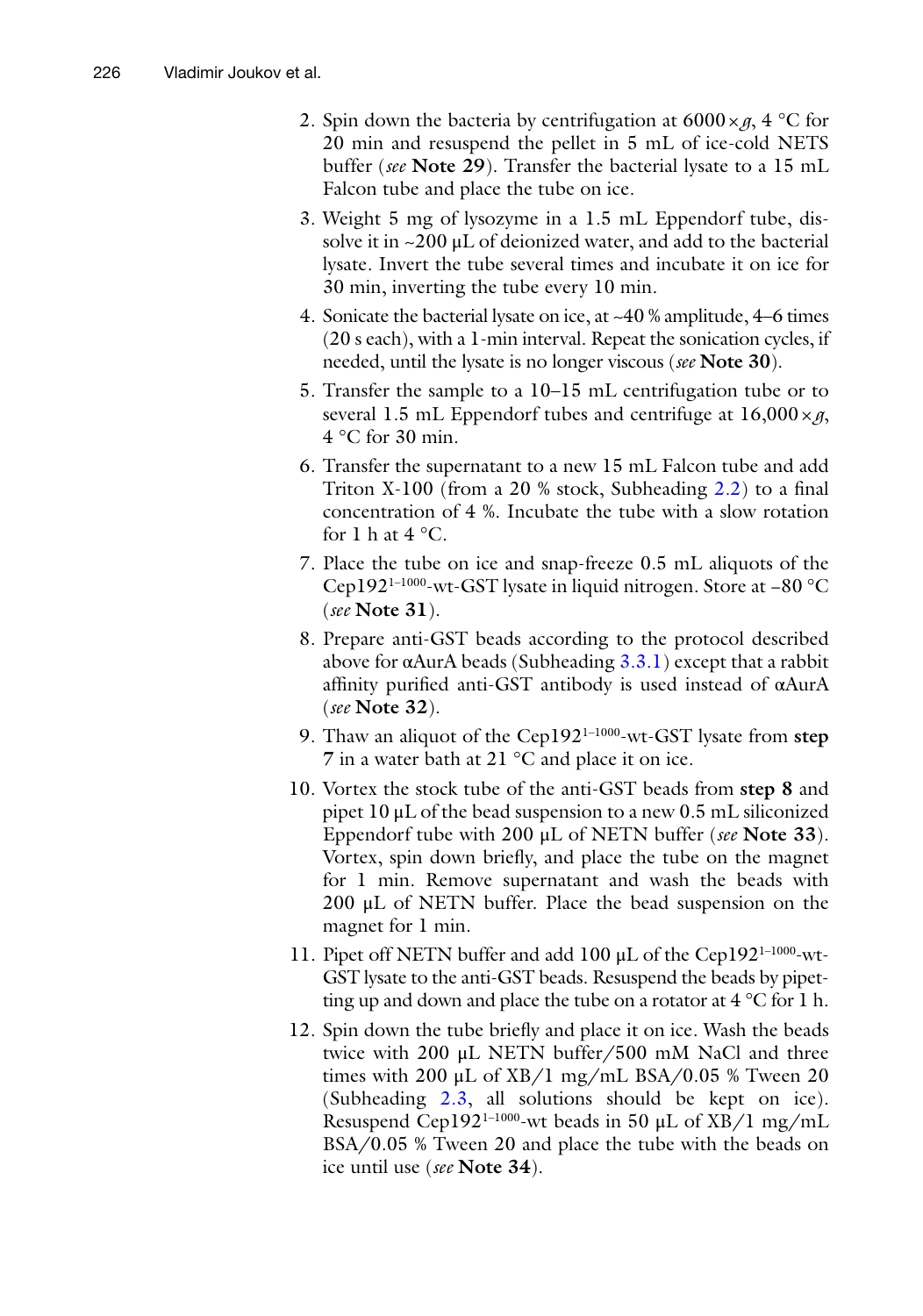*3.4.2 Analysis of Cep1921–1000 Bead-Induced MT Assembly*

*3.4.3 Analysis of PCM Protein Recruitment Promoted by Cep1921–1000 Beads*

*3.5 Analysis of Centrosome-Driven Spindle MT Assembly in Mammalian Cells*

- <span id="page-20-0"></span>1. Thaw one aliquot of the M-phase-arrested extract and add to it rhodamine-labeled tubulin (Subheading [3.1.2](#page-9-1), **steps 1** and **2**).
- 2. Pipet 15 μL of the rhodamine-tubulin-supplemented extract into a new 0.5 mL Eppendorf tube. Add 0.5  $\mu$ L of Cep192<sup>1-</sup> <sup>1000</sup>-wt beads (Subheading [3.4.1\)](#page-18-0), mix by pipetting up and down several times, and immediately place the tube on a rotator at room temperature.
- 3. Every 5–10 min of the incubation, remove the tube from the rotator and take a 0.8 μL aliquot for the analysis by fluorescence microscopy as described in Subheading [3.1.2,](#page-9-1) **steps 4**–**6**. Return the tube to the rotator.
- <span id="page-20-1"></span>1. Add nocodazole (from a 5 mg/mL stock, Subheading [2.2](#page-4-0)) to a final concentration of 15 μg/mL to the M-phase-arrested extract and mix by pipetting up and down several times.
- 2. Mix the suspension of Cep192<sup>1-1000</sup>-wt beads (Subheading [3.4.1\)](#page-18-0) and pipet 10 μL aliquots to the new 0.5 mL siliconized Eppendorf tubes (*see* **Note 35**). Spin briefly and place the tubes on the magnet.
- 3. Pipet off all supernatant from the first tube and transfer the tube to ice. Add 25 μL of the nocodazole-supplemented egg extract to the tube, mix by pipetting up and down several times, and place the tube on the rotator at room temperature. Repeat this step for the other tubes in **step 2**.
- 4. At the desired time intervals (*see* **Note 35**), take the tube(s) from the rotator and place it on ice. Add 200 μL of ice-cold XB/0.1 % Tween 20 (Subheading [2.3\)](#page-5-0) to the tube and mix by pipetting up and down. Spin down briefly and place the tube on the magnet for 1 min.
- 5. Pipet off the supernatant and wash the beads three times with 200 μL of ice-cold XB/0.1 % Tween 20. After the last wash, pipet off the supernatant and add 30 μL of SDS-PAGE sample buffer to the tube. Analyze the samples by SDS-PAGE/ Western blotting of the proteins of interest.

Spindle pole assembly can be assessed in mammalian cells by immunofluorescence of α/β tubulin and spindle pole-specific or enriched proteins, such as Cep192, Cep215, pericentrin, ASPM, γ-tubulin, TPX2, and NuMA. To this end, adherent cells are typically cultured on coverslips, enriched in mitosis, and fixed (usually in methanol or formaldehyde). The coverslips are then analyzed by immunofluorescence by a procedure like that described for the extract-derived spindle MT structures (Subheading [3.2.2](#page-11-0), **steps 10**–**23**). However, the fact that most cultured animal cells have a centrosome makes it difficult to use this experimental system to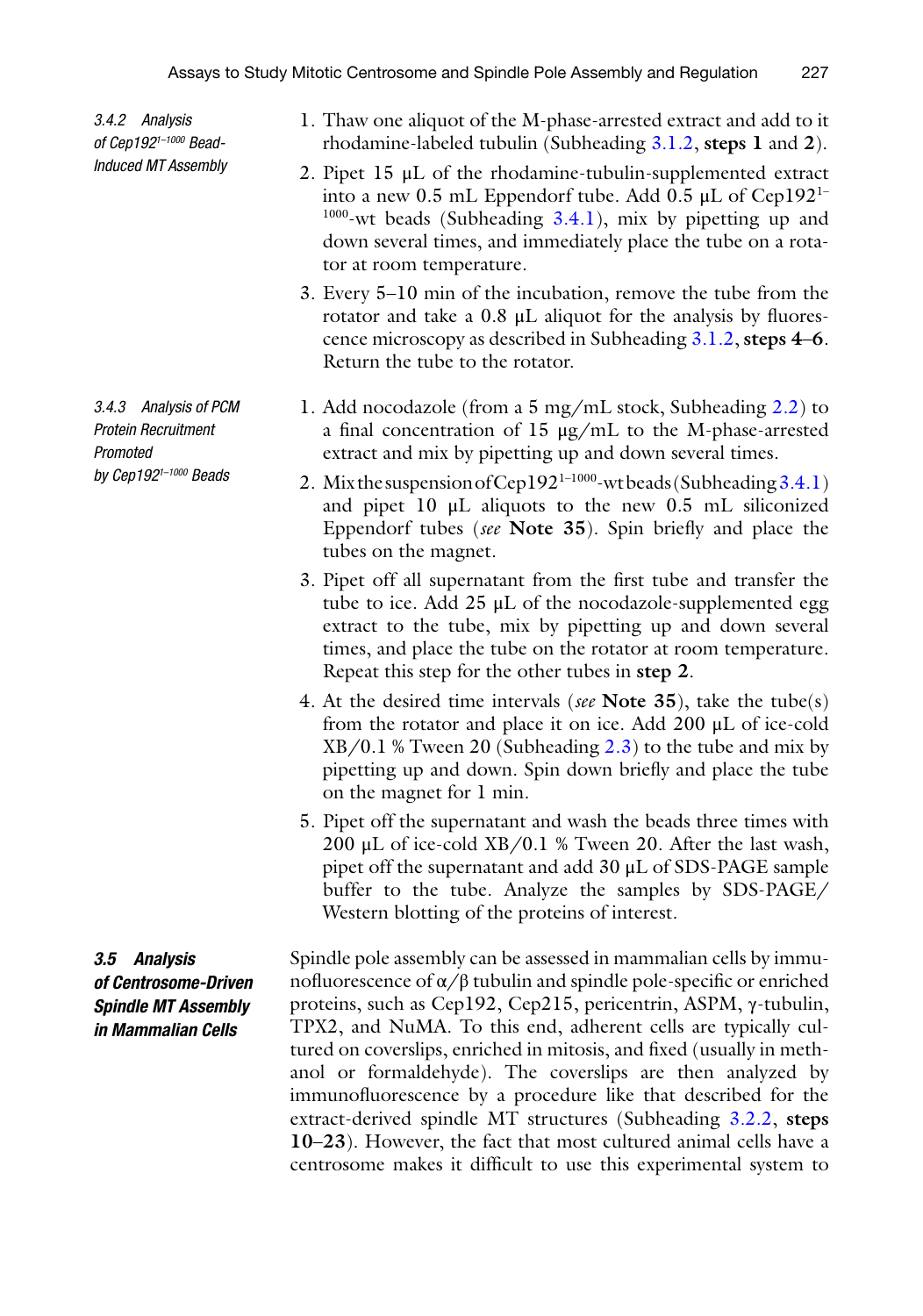study acentriolar spindle formation. Nevertheless, this task can be accomplished by the ablation of centrioles by laser irradiation, microsurgery or by genetic or pharmacological means [[29](#page-28-2), [30\]](#page-28-3). To study the MT-nucleating activity of centrosomes, a so-called MT regrowth assay is commonly used. In this assay, cells are first incubated on ice or in the presence of a MT-depolymerizing drug, such as nocodazole, to depolymerize MTs. Then the cells are quickly returned to MT growth-permissive conditions (by adding a warm medium or by washing out the nocodazole) and, after a short (a few seconds to several minutes) incubation at 37 °C, they are fixed and analyzed by immunofluorescence of  $\alpha/\beta$  tubulin to assess MT regrowth from the centrosomes (Fig. [4\)](#page-21-0). Below, we describe a MT regrowth assay optimized for the analysis of centrosome-driven spindle MT assembly in HeLa cells.

<span id="page-21-0"></span>

**Fig. 4** MT regrowth assay in Cep192-siRNA-treated cells expressing HA-tagged human Cep192-wt or its mutant counterparts lacking the AurA-binding domain (HA-Cep192-Δ<sup>436–634</sup>) or the N-terminal Plk1-docking threonine 44 (HA-Cep192-T44A). The cells were subjected to a MT regrowth assay followed by immunofluorescence with anti-HA tag and anti- $\alpha/\beta$  tubulin antibodies. Note the lack of centrosomal MTs and incomplete centrosome separation due to the ablation of the Cep192-organized AurA-Plk1 cascade in cells expressing the mutant forms of Cep192 [\[10\]](#page-27-9)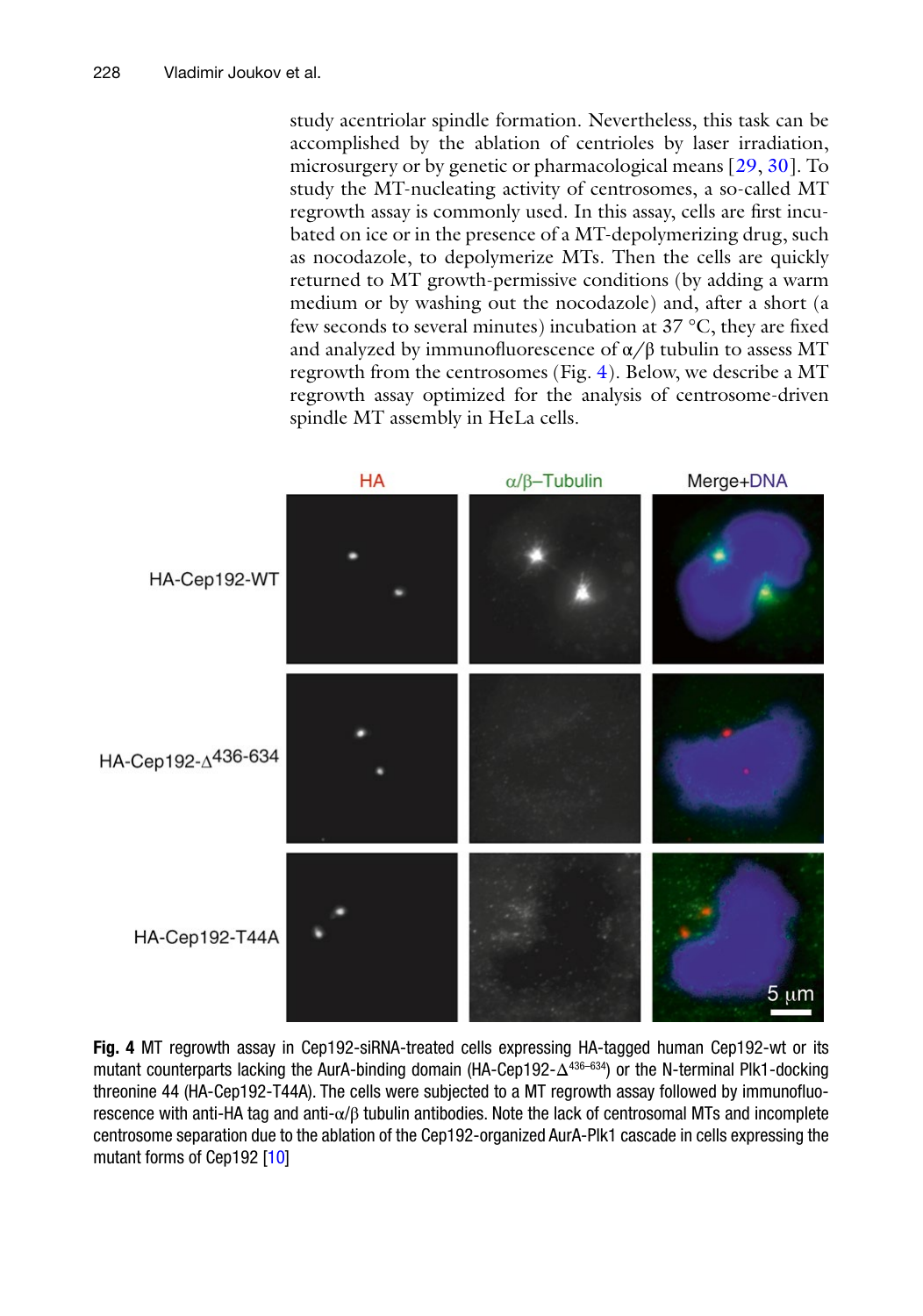- 1. Using fine-tip forceps, dip each 22 mm×22 mm #1 coverslip in 95 % ethanol in a beaker, dab off excess fluid against the wall of the beaker, and ignite the ethanol on the coverslip in a flame. After the ethanol has burned off, allow the coverslip to chill and place it in a sterile 35 or 60 mm cell culture dish.
- 2. Plate HeLa cells in DMEM/10 % FBS in the dishes with coverslips at a density of  $\approx 2.5 \times 10^5$  or  $\approx 5 \times 10^5$  cells (per 35 mm or 60 mm dish, respectively). Place the dishes in a humidified incubator at  $37 \text{ °C}, 5 \text{ % } CO_2$  for 24–30 h.
- 3. Add RO-3306 [[31](#page-28-4)] at a final concentration of 9  $\mu$ M to each dish, swirl gently, and continue incubating the dish in a humidified incubator at 37 °C, 5 % CO2 for 18–19 h (*see* **Note 36**).
- 4. Aspirate the medium and wash the cells three times in ~4 mL or 6 mL (per 35 mm or 60 mm dish, respectively) of DMEM at 37 °C. Add 2 mL or 4 mL (per 35 mm or 60 mm dish, respectively) of DMEM/10 % FBS to the cells and incubate the dishes in a humidified incubator at 37 °C, 5 %  $CO<sub>2</sub>$  for 30 min (*see* **Note 37**).
- 5. Add MG-132 at a final concentration of 20 μM to the cell culture medium (*see* **Note 38**), swirl each dish gently, and place it on an ice water bath for 1 h to depolymerize microtubules.
- 6. Aspirate the medium and quickly put the dish on the water surface in a water bath at 37 °C. Immediately add 2 mL or 4 mL (per 35 mm or 60 mm dish, respectively) of preheated to 37 °C DMEM/10 %/FBS to the dish and start the timer.
- 7. After the desired incubation time (20 s–5 min) (*see* **Note 39**), do the following as quickly as possible: aspirate the medium from the dish, wash the cell layer with preheated  $(37 \degree C)$  PBS (Subheading [2.3](#page-5-0)), aspirate the fluid, and fill the dish with methanol at −20 °C.
- 8. Cover the dish and store at −20 °C until immunofluorescence analysis.
- 9. Repeat **steps 6**–**8** for the other cell culture dishes.
- 10. Aspirate methanol and wash the cells three times, 5 min each, in TBS-T (Subheading [2.2](#page-4-0)). Analyze the cells by immunofluorescence of  $\alpha/\beta$  tubulin and of a centriolar/PCM marker, as described in Subheading [3.2.2](#page-11-0), **steps 10**–**23** (use doubled volumes of solutions for washing/staining the coverslips).

# **4 Notes**

1. Recombinant human Ran(Q69L) can be prepared as previously described [[27\]](#page-27-23). Briefly, a cDNA encoding human Ran(Q69L) with N-terminal  $6 \times His$ -tag and S-tag sequences in a pET29a(+) vector (Novagen) is expressed in BL21 Star (DE3) bacterial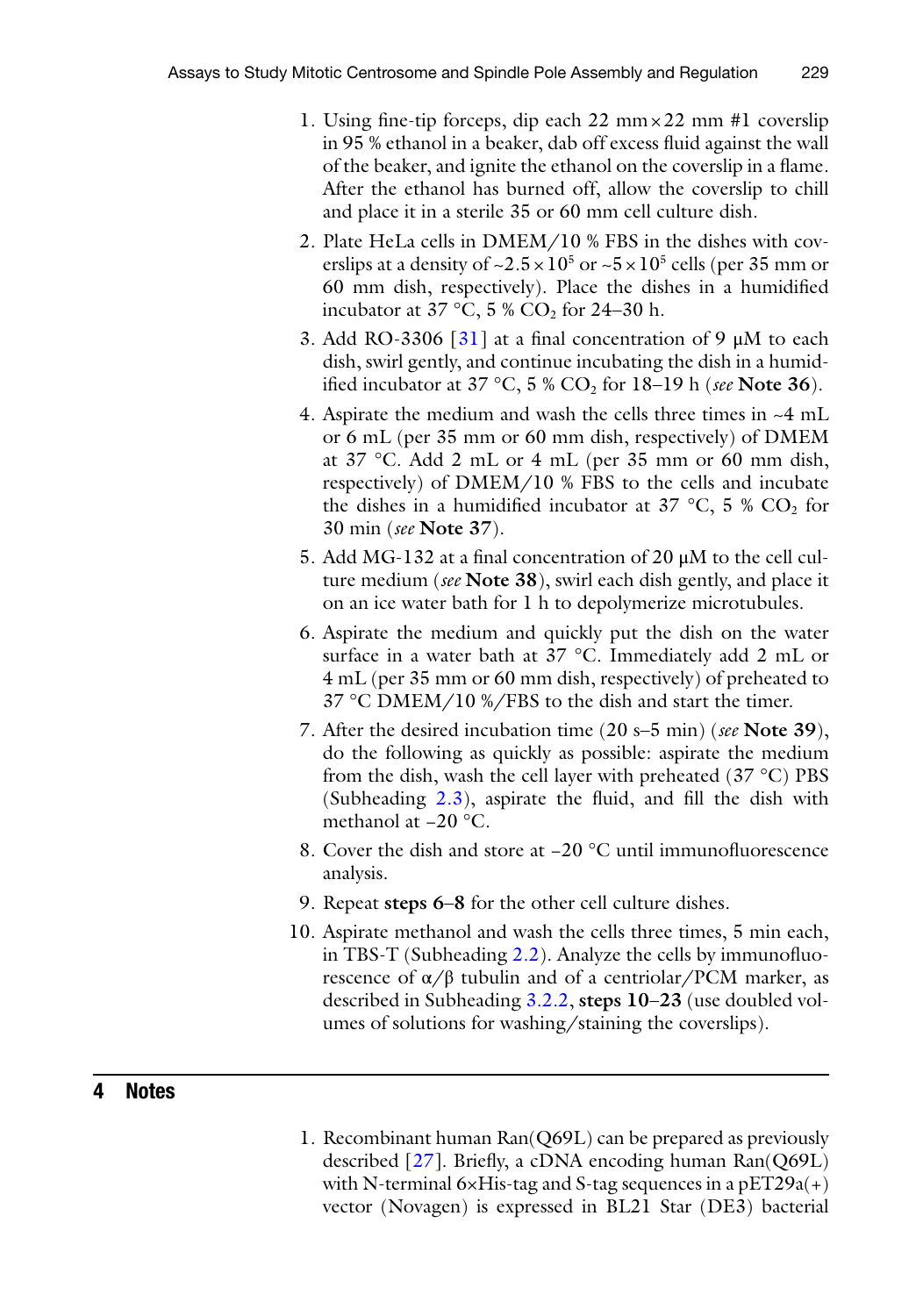cells (Life Technologies). The protein is purified using Ni-NTA Agarose (Qiagen) according to the manufacturer's instructions. A protocol for the production of an untagged recombinant human Ran(Q69L)-GTP can be found in ref. [26](#page-27-22).

- 2. All solutions described in this chapter should be prepared in deionized water, unless otherwise specified.
- 3. Although freshly made egg extracts always perform better, all procedures described here (except the experiments in cycling extracts) can be carried out in frozen/thawed extracts. To freeze the extract, add 33 μL of 1.5 M sucrose per each mL of the extract, mix by pipetting up and down, and snap-freeze 50–100 μL aliquots in liquid nitrogen. Store the extract in liquid nitrogen or at −80 °C. Repeated freeze–thaw cycles of egg extracts are not recommended.
- 4. Egg extracts can be subjected to various experimental treatments, such as immunodepletion and/or addition of inhibitors or recombinant protein(s) of interest, followed by analysis using the methods described in this chapter.
- 5. An ice bucket filled with water at 21 °C can be used as a water bath in the experiments in egg extracts.
- 6. Rhodamine-labeled tubulin should preferably be added to the extract prior to the experimental procedures (e.g., immunodepletion or protein additions) to minimize the variability of the fluorescence signals between experimental samples due to pipetting errors. Freeze the remaining aliquot of rhodaminelabeled tubulin in liquid nitrogen and store at −80 °C. Up to three freeze–thaw cycles did not negatively affect the properties of rhodamine-labeled tubulin in the assays described in this chapter.
- 7. After opening, the ampoule with 16 % formaldehyde can be sealed with Parafilm and stored at room temperature for several weeks.
- 8. The microscope slides should be clean and devoid of any particles or glass powder. If necessary, clean each slide with Kimwipes soaked in ethanol prior to use.
- 9. For preparation of cycling egg extracts, we use a modified protocol by Murray  $[15]$  $[15]$ , wherein eggs are activated by incubation in the presence of the calcium ionophore A23187 (Sigma) [[32](#page-28-5)], instead of by electric pulse.
- 10. We use a rabbit affinity purified antibody generated against a bacterially expressed 6×His-tagged N-terminal (amino acids 2–199) fragment of *Xenopus* AurA [[9\]](#page-27-8). Beads coated either with this antibody  $[9, 10]$  $[9, 10]$  $[9, 10]$  $[9, 10]$  or with a rabbit polyclonal antibody against full-length *Xenopus* AurA [[13\]](#page-27-12) nucleate MTs in a centrosome-like fashion in M-phase-arrested *Xenopus* egg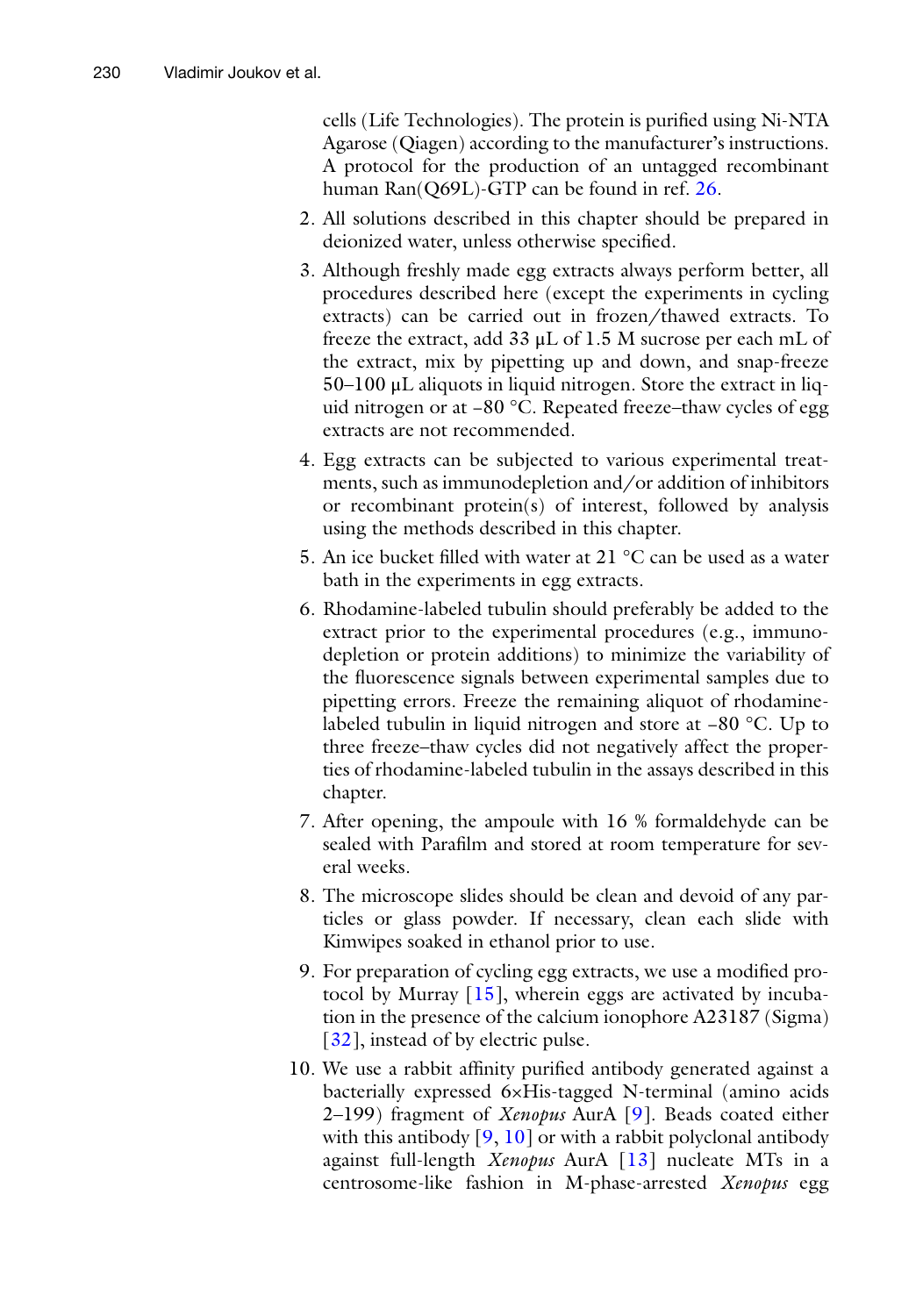extracts. The purified antibody is dialyzed against PBS/10 % sucrose, concentrated, snap-frozen in aliquots in liquid nitrogen, and stored at −80 °C.

- 11. The molar concentration of GTP in the solution should be  $\sim$ 100-fold higher than that of Ran(Q69L). M.w. of GTP is 523 Da. M.w. of Ran(Q69L) is ~24.4 kDa.
- 12. Unless otherwise specified, mixing of egg extracts should be performed by gentle pipetting up and down (5–10 times), avoiding bubbles.
- 13. To visualize a spindle protein of interest, the extract can also be supplemented with a trace amount of the relevant fluorochromelabeled antibody, which does not, by itself, affect spindle MT assembly [[27,](#page-27-23) [28](#page-28-0)] (Fig. [1b\)](#page-8-0).
- 14. It is critical to minimize the volume of the components added to the egg extract because dilution of the extract negatively affects its performance. The total volume of the additives should not exceed 20 % of the volume of the extract.
- 15. The speed of formation and the size of the RanGTP-induced MT structures, as well as the proportion between MT asters and spindles, vary depending on the quality of the extract. Extensive experimental procedures, such as multiple rounds of immunodepletion, may inhibit MT aster formation and abolish MT spindle formation.
- 16. Since the quality of the fixed extract samples deteriorates with time, it is desirable to analyze the samples within a day or two after the preparation.
- 17. The addition of nocodazole to the extract prevents centrosomedriven MT assembly and improves the visualization of centrosomes by immunofluorescence, in part, by eliminating the background binding of antibodies to MTs. Of note, centrosome maturation precedes and occurs independently of spindle MT assembly.
- 18. The volume of the extract should be calculated based on the specific purpose of the experiment, particularly depending on whether and at how many time points the samples need to be analyzed by immunofluorescence (Subheading [3.2.2](#page-11-0)). In most cases, immunofluorescence of centrosomes at two time points (e.g., 5 and 10 min) is sufficient to assess PCM protein recruitment (in the nocodazole-supplemented extracts) and centrosome-driven MT assembly (in the rhodamine-tubulinsupplemented extracts).
- 19. The formation of centrosomal MT asters begins at  $\sim$ 2 min and peaks at ~10–12 min after the addition of sperm nuclei to the extract. At later time points, centrosomal MT asters may detach from sperm nuclei and the growth and architecture of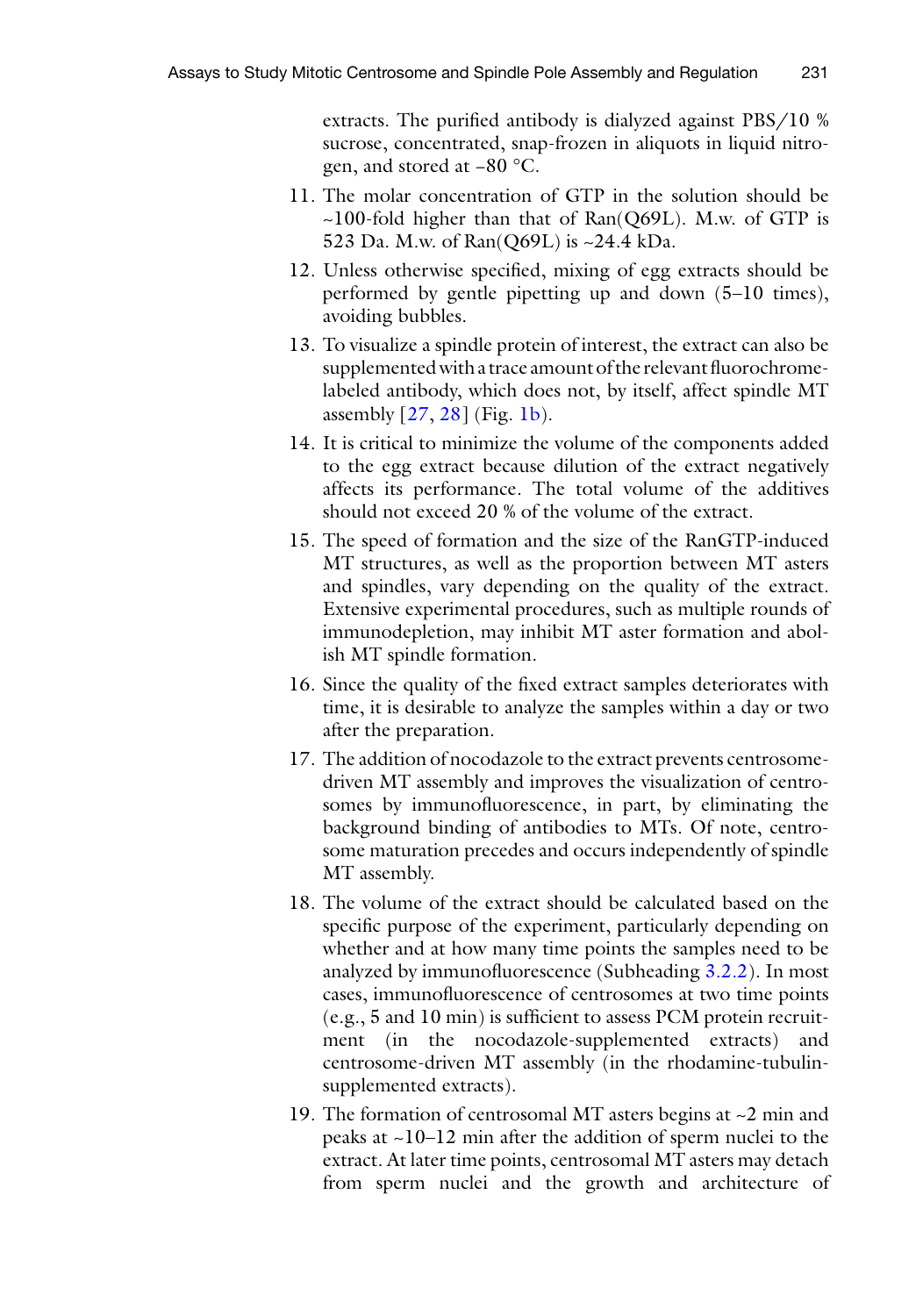centrosomal MTs might be affected by the chromatin/ RanGTP-driven pathway of spindle MT assembly.

- 20. If necessary, several rounds of centrifugation can be performed. After each spin-down, thoroughly rinse the spin-down glass tubes and adaptors with deionized water and dry with Kimwipes. Prolonged (up to 2 h) incubation of the extract samples in spindle dilution buffer did not affect immunofluorescence of centrosomes and MT structures.
- 21. To prevent wrinkling and bending of the Parafilm, place it on the surface of a bench sprayed with distilled water from a wash bottle. Using Kimwipes, gently press the Parafilm and remove the excess of water from its margins.
- 22. The speed of cell cycle progression depends on the quality of the extract (some extracts do not cycle) and varies from experiment to experiment. The performance of the extract is very sensitive to prolonged storage on ice, presence of impurities, dilution, and other treatments. Cycling egg extracts need to be freshly prepared and handled with extreme care. Experiments should be well planned and performed immediately after preparation of the extract, without delays.
- 23. Siliconized/low binding Eppendorf tubes can be used instead of the conventional Eppendorf tubes also in all other experiments described in this chapter.
- 24. Unless otherwise specified, in all procedures described in this chapter, wash the magnetic beads as follows: (1) add an appropriate washing buffer to the tube containing the beads; (2) resuspend the beads by vortexing for  $\sim$  20 s; (3) briefly  $(-5 s)$  spin the tube with the beads in a microcentrifuge; (4) place the tube on the magnet for  $\sim$ 1 min to retrieve the beads; (5) accurately pipet off the supernatant from the tube on the magnet with a 200 μL or smaller (depending on the volume of the supernatant) pipette tip; (6) immediately transfer the tube with the beads to ice and proceed to the next step of the experiment.
- 25. Because the amount of  $\alpha$ AurA in the binding reaction exceeds the binding capacity of the Dynabeads Protein A, a substantial amount of non-bound antibody may remain in the supernatant and can be used for other applications. The volumes of Dynabeads Protein A and αAurA can be scaled up, if necessary.
- 26. The purpose of the incubation of  $\alpha$ AurA beads with the crosslinker, DMP, is to covalently bind αAurA to Protein A on the bead surface. Because of the extreme sensitivity of DMP to the moisture, the vial should be opened immediately before use and cannot be stored. It is, therefore, practical to purchase small aliquots of the DMP powder.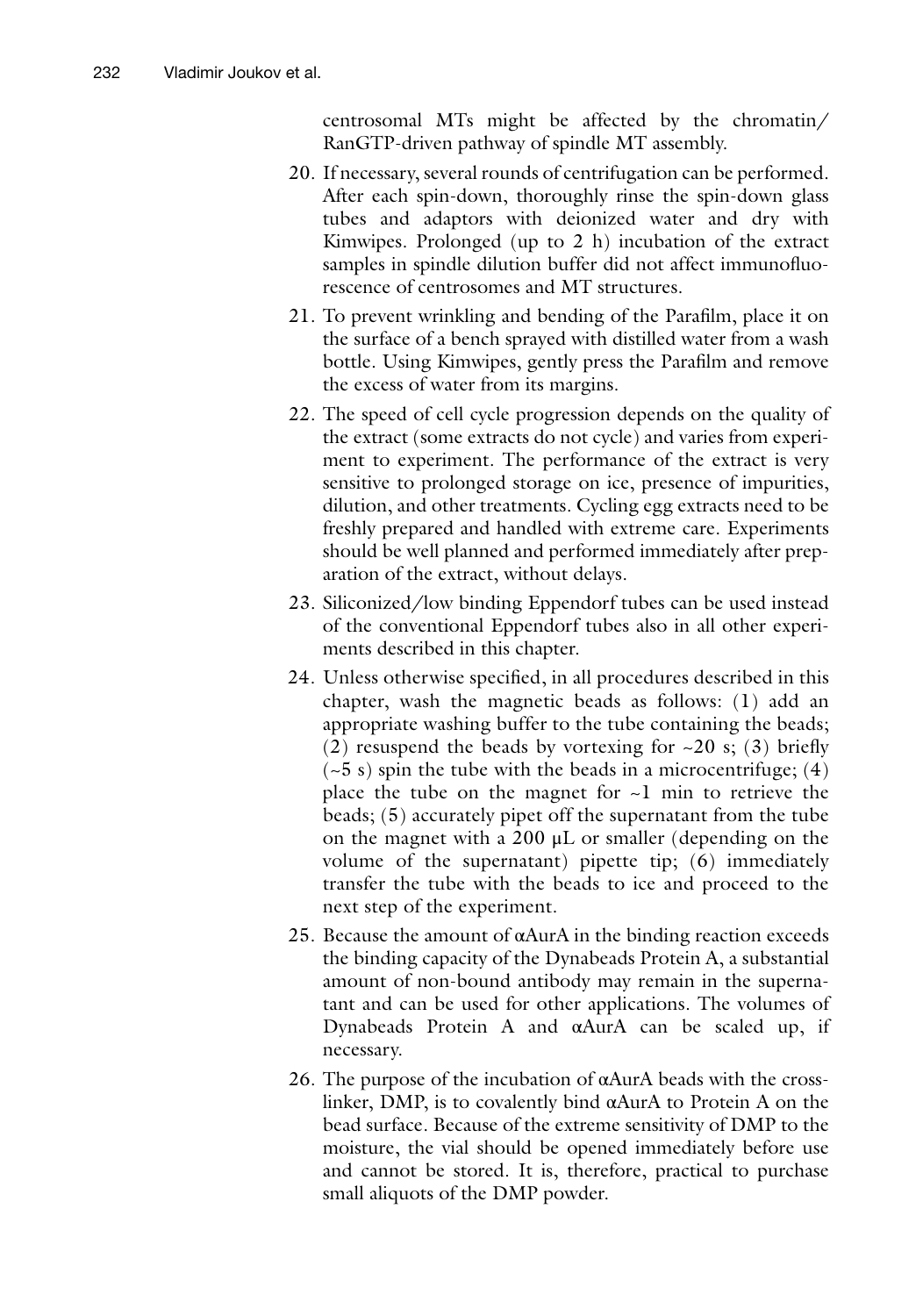- 27. The addition of Ran(Q69L)-GTP to the reaction promotes the αAurA bead-mediated MT growth and spindle formation [[13](#page-27-12)]. However, Ran(Q69L)-GTP also induces the assembly of MT asters and spindles (like those seen in Fig. [1a\)](#page-8-0) independently of αAurA beads. The proportion of such "beadless" MT structures increases with the increase of the Ran(Q69L)-GTP concentration and at later time points.
- 28. The αAurA bead-to-extract ratio may vary to a certain extent. We recommend  $\alpha$ AurA bead-to-extract ratios of  $\sim$ 1:25–1:70 for protein binding experiments and ~1:100–1:200 for the analysis of MT assembly.
- 29. Because of the poor solubility of the bacterially expressed Cep1921–1000-wt, a "semi-denaturing" buffer containing Sarkosyl (NETS buffer) is used to lyse the bacteria. Sarkosyl is then neutralized by incubating the lysate with Triton X-100.
- 30. To improve sonication efficiency, the sonication can be carried out in a 30 mL round-bottom tube.
- 31. The Cep1921–1000 lysates can be frozen/thawed several times.
- 32. An anti-GST antibody can be affinity isolated with a GST-resin from an antiserum generated against any GST-tagged protein. The volumes of Dynabeads Protein A and anti-GST antibody can be scaled up, if necessary.
- 33. The volumes of the anti-GST bead suspension and of the Cep1921–1000-wt lysate can be scaled up accordingly if a larger amount of Cep192<sup>1-1000</sup>-wt beads is needed for the experiments.
- 34. Beads preloaded with mutant forms of Cep192<sup>1-1000</sup> or with other fragments of Cep192 can be prepared using an analogous procedure. Cep192-coated beads can be stored on ice for several days. The density of the bead-bound Cep192 can be assessed by analyzing an aliquot of the beads by SDS/PAGE/ Western blotting.
- 35. The number of tubes depends on the number of samples and time points to be analyzed. In a typical assay, the PCM protein recruitment is analyzed at two time points, 20 and 40 min after the addition of Cep192<sup>1-1000</sup> beads to the egg extract.
- 36. RO-3306 is a Cdk1 inhibitor, which arrests cells at the G2/M transition [\[31\]](#page-28-4).
- 37. During the 30 min incubation following the wash-out of RO-3306, the cells exit the G2/M arrest and enter mitosis.
- 38. MG-132 prevents mitotic exit and, hence, increases the proportion of cells in mitosis.
- 39. Robust regrowth of MTs from mitotic centrosomes can be seen already after 20–30 s of the incubation.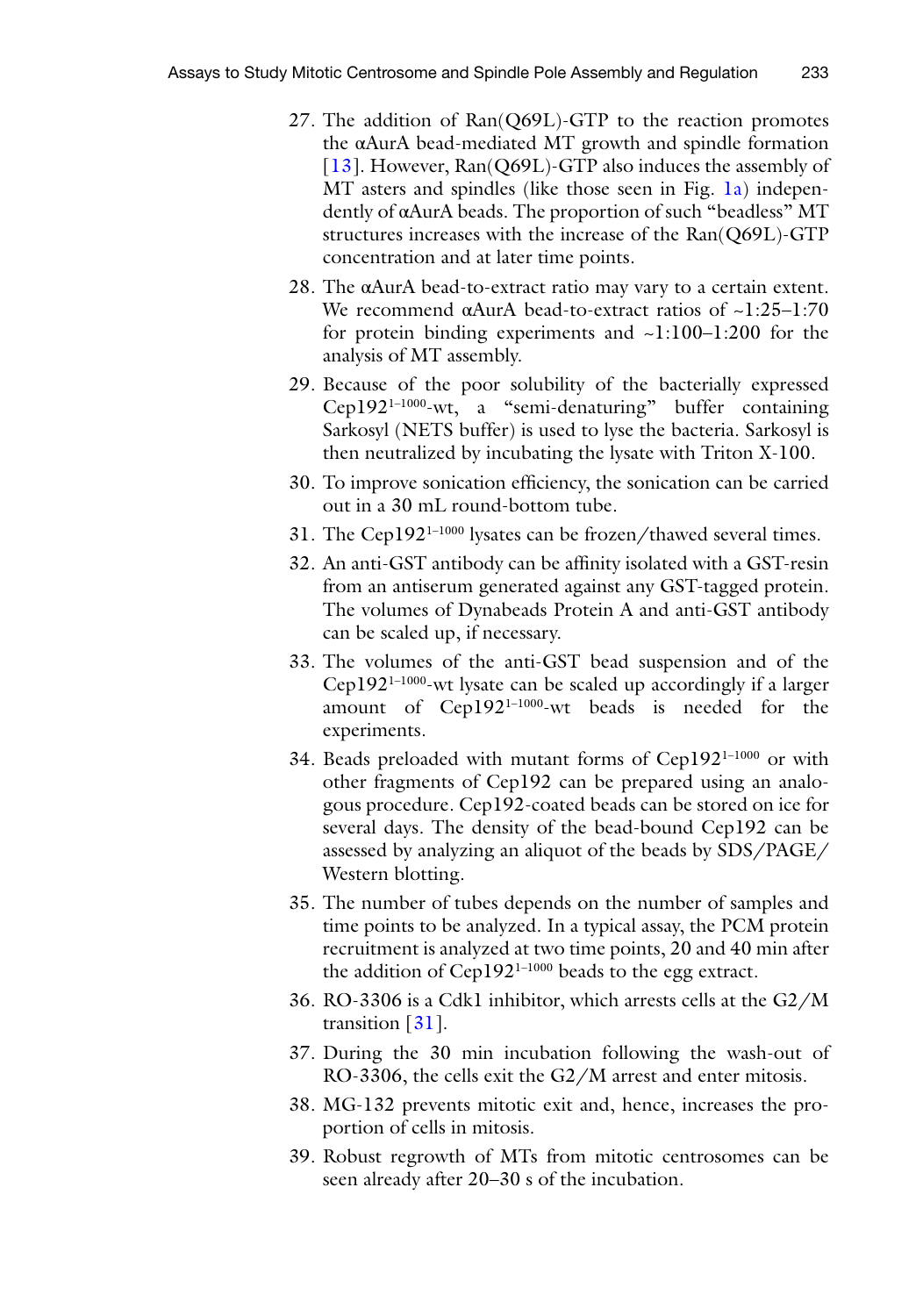#### **References**

- <span id="page-27-0"></span>1. Compton DA (1998) Focusing on spindle poles. J Cell Sci 111(Pt 11):1477–1481
- <span id="page-27-1"></span>2. Heald R, Walczak CE (2009) Mitotic spindle assembly mechanisms. In: De Wulf P, Earnshaw WC (eds) The kinetochore: from molecular discoveries to cancer therapy. Springer Science+Business Media, LLC, New York, NY, pp 231–268
- <span id="page-27-2"></span>3. Fant X, Merdes A, Haren L (2004) Cell and molecular biology of spindle poles and NuMA. Int Rev Cytol 238:1–57
- <span id="page-27-3"></span>4. Nicholson JM, Cimini D (2011) How mitotic errors contribute to karyotypic diversity in cancer. Adv Cancer Res 112:43–75
- <span id="page-27-4"></span>5. Manning AL, Compton DA (2008) Structural and regulatory roles of nonmotor spindle proteins. Curr Opin Cell Biol 20(1):101–106
- <span id="page-27-5"></span>6. Bettencourt-Dias M, Glover DM (2007) Centrosome biogenesis and function: centrosomics brings new understanding. Nat Rev Mol Cell Biol 8(6):451–463
- <span id="page-27-7"></span>7. Nigg EA, Raff JW (2009) Centrioles, centrosomes, and cilia in health and disease. Cell 139(4):663–678
- <span id="page-27-6"></span>8. Bornens M (2012) The centrosome in cells and organisms. Science 335(6067):422–426
- <span id="page-27-8"></span>9. Joukov V, De Nicolo A, Rodriguez A, Walter JC, Livingston DM (2010) Centrosomal protein of 192 kDa (Cep192) promotes centrosome-driven spindle assembly by engaging in organelle-specific Aurora A activation. Proc Natl Acad Sci U S A 107(49):21022–21027
- <span id="page-27-9"></span>10. Joukov V, Walter JC, De Nicolo A (2014) The Cep192-organized Aurora A-Plk1 cascade is essential for centrosome cycle and bipolar spindle assembly. Mol Cell 55(4):578–591
- <span id="page-27-10"></span>11. Kalab P, Heald R (2008) The RanGTP gradient - a GPS for the mitotic spindle. J Cell Sci 121(Pt 10):1577–1586
- <span id="page-27-11"></span>12. Meunier S, Vernos I (2012) Microtubule assembly during mitosis - from distinct origins to distinct functions? J Cell Sci 125(Pt 12):2805–2814
- <span id="page-27-12"></span>13. Tsai MY, Zheng Y (2005) Aurora A kinasecoated beads function as microtubuleorganizing centers and enhance RanGTP-induced Spindle Assembly. Curr Biol 15(23):2156–2163
- <span id="page-27-13"></span>14. Hannak E, Heald R (2006) Investigating mitotic spindle assembly and function in vitro using Xenopus laevis egg extracts. Nat Protoc 1(5):2305–2314
- <span id="page-27-14"></span>15. Murray AW (1991) Cell cycle extracts. Methods Cell Biol 36:581–605
- <span id="page-27-15"></span>16. Lebofsky R, Takahashi T, Walter JC (2009) DNA replication in nucleus-free Xenopus egg extracts. Methods Mol Biol 521:229–252
- <span id="page-27-16"></span>17. Gruss OJ et al (2001) Ran induces spindle assembly by reversing the inhibitory effect of importin alpha on TPX2 activity. Cell 104(1):83–93
- <span id="page-27-24"></span>18. Heald R et al (1996) Self-organization of microtubules into bipolar spindles around artificial chromosomes in Xenopus egg extracts. Nature 382(6590):420–425
- 19. Ohba T, Nakamura M, Nishitani H, Nishimoto T (1999) Self-organization of microtubule asters induced in Xenopus egg extracts by GTP-bound Ran. Science 284(5418): 1356–1358
- <span id="page-27-25"></span>20. Wilde A, Zheng Y (1999) Stimulation of microtubule aster formation and spindle assembly by the small GTPase Ran. Science 284(5418):1359–1362
- <span id="page-27-17"></span>21. Carazo-Salas RE et al (1999) Generation of GTP-bound Ran by RCC1 is required for chromatin-induced mitotic spindle formation. Nature 400(6740):178–181
- <span id="page-27-18"></span>22. Guse A, Carroll CW, Moree B, Fuller CJ, Straight AF (2011) In vitro centromere and kinetochore assembly on defined chromatin templates. Nature 477(7364):354–358
- <span id="page-27-19"></span>23. Kelly AE et al (2007) Chromosomal enrichment and activation of the Aurora B pathway are coupled to spatially regulate spindle assembly. Dev Cell 12(1):31–43
- <span id="page-27-20"></span>24. Petry S, Groen AC, Ishihara K, Mitchison TJ, Vale RD (2013) Branching microtubule nucleation in Xenopus egg extracts mediated by augmin and TPX2. Cell 152(4):768–777
- <span id="page-27-21"></span>25. Desai A, Murray A, Mitchison TJ, Walczak CE (1999) The use of Xenopus egg extracts to study mitotic spindle assembly and function in vitro. Methods Cell Biol 61:385–412
- <span id="page-27-22"></span>26. Dasso M, Seki T, Azuma Y, Ohba T, Nishimoto T (1994) A mutant form of the Ran/TC4 protein disrupts nuclear function in Xenopus laevis egg extracts by inhibiting the RCC1 protein, a regulator of chromosome condensation. EMBO J 13(23):5732–5744
- <span id="page-27-23"></span>27. Joukov V et al (2006) The BRCA1/BARD1 heterodimer modulates Ran-dependent mitotic spindle assembly. Cell 127(3):539–552